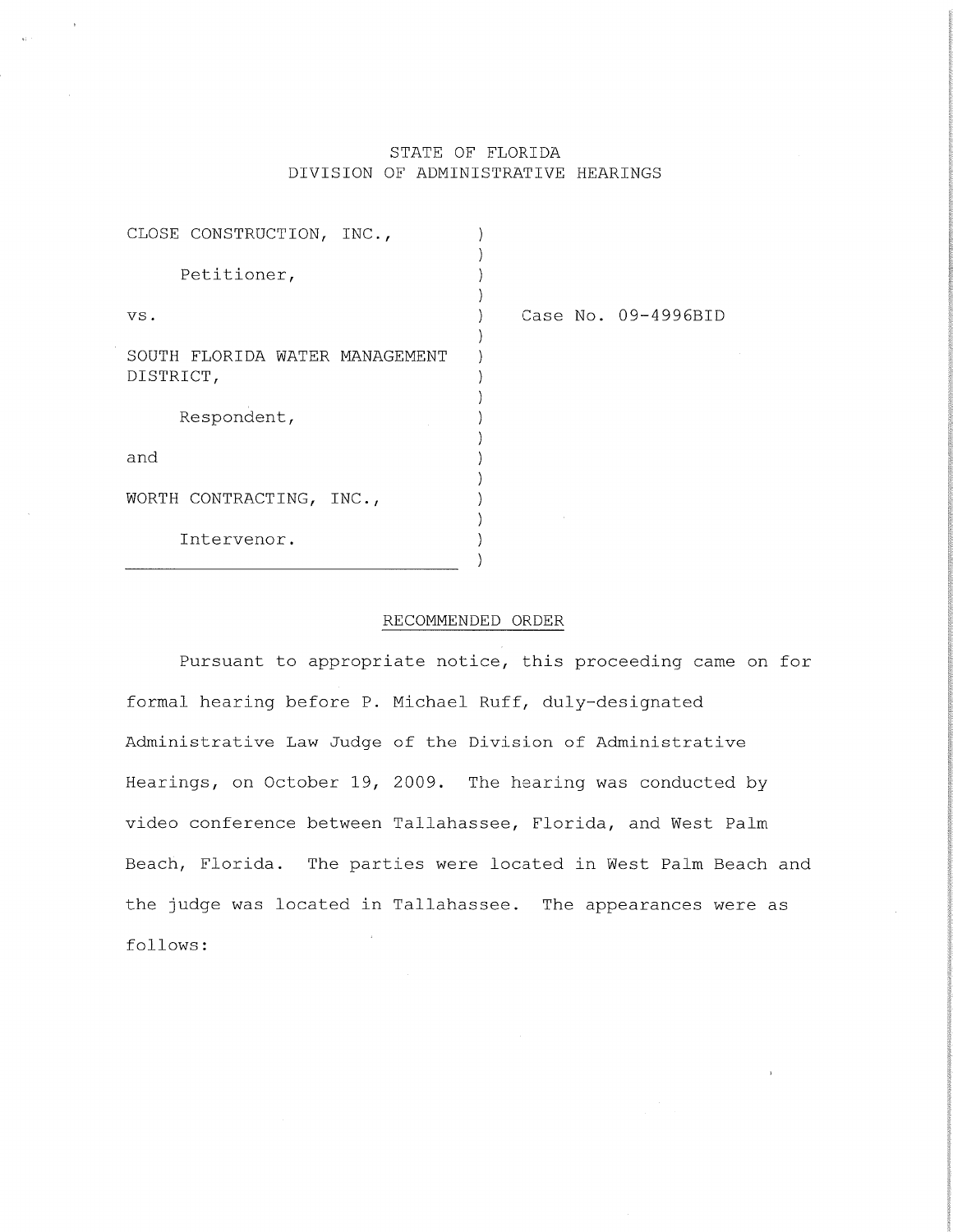#### APPEARANCES

- For Petitioner: Andrew J. Baumann, Esquire Andrew J. Baumann, Esquire<br>Lewis, Longman and Walker, P.A.<br>1700 Palm Beach Lakes Boulevard, 1700 Palm Beach Lakes Boulevard,<br>Suite 1000 West Palm Beach, Florida 33401-2006
- For Respondent: Josef M. Fiala, Esquire Josef M. Fıala, Esquire<br>South Florida Water Management District<br>3301 Gun Club Road, MSC 1410 3301 Gun Club Road, MSC 1410<br>West Palm Beach, Florida 33406
- For Intervenor: Robert L. Frye, Esquire Robert L. Frye, Esquire<br>Vezina, Lawrence & Piscitelli nosore i: rijo, iog<br>Vezina, Lawrence &<br>The Museum Building The Museum Building<br>300 Southwest First Avenue, Suite 150 Fort Lauderdale, Florida 33301

### STATEMENT OF THE ISSUES

The issues to be resolved in this proceeding concern whether the Petitioner, Close Construction, Inc. (Petitioner), (Close) was the lowest responsive and responsible bidder in the Request For Bid (RFB) Number 6000000262, whether the subject contract should be awarded to the Petitioner, and, concomitantly, whether the Respondent agency's decision to award the contract to the Intervener, Worth Contracting, Inc. (Worth) was clearly erroneous, contrary to competition, arbitrary or capricious.

#### PRELIMINARY STATEMENT

This dispute arose when the South Florida Water Management District (Respondent or District) issued an RFB designed to procure refurbishment and automation of district-owned and

 $\overline{a}$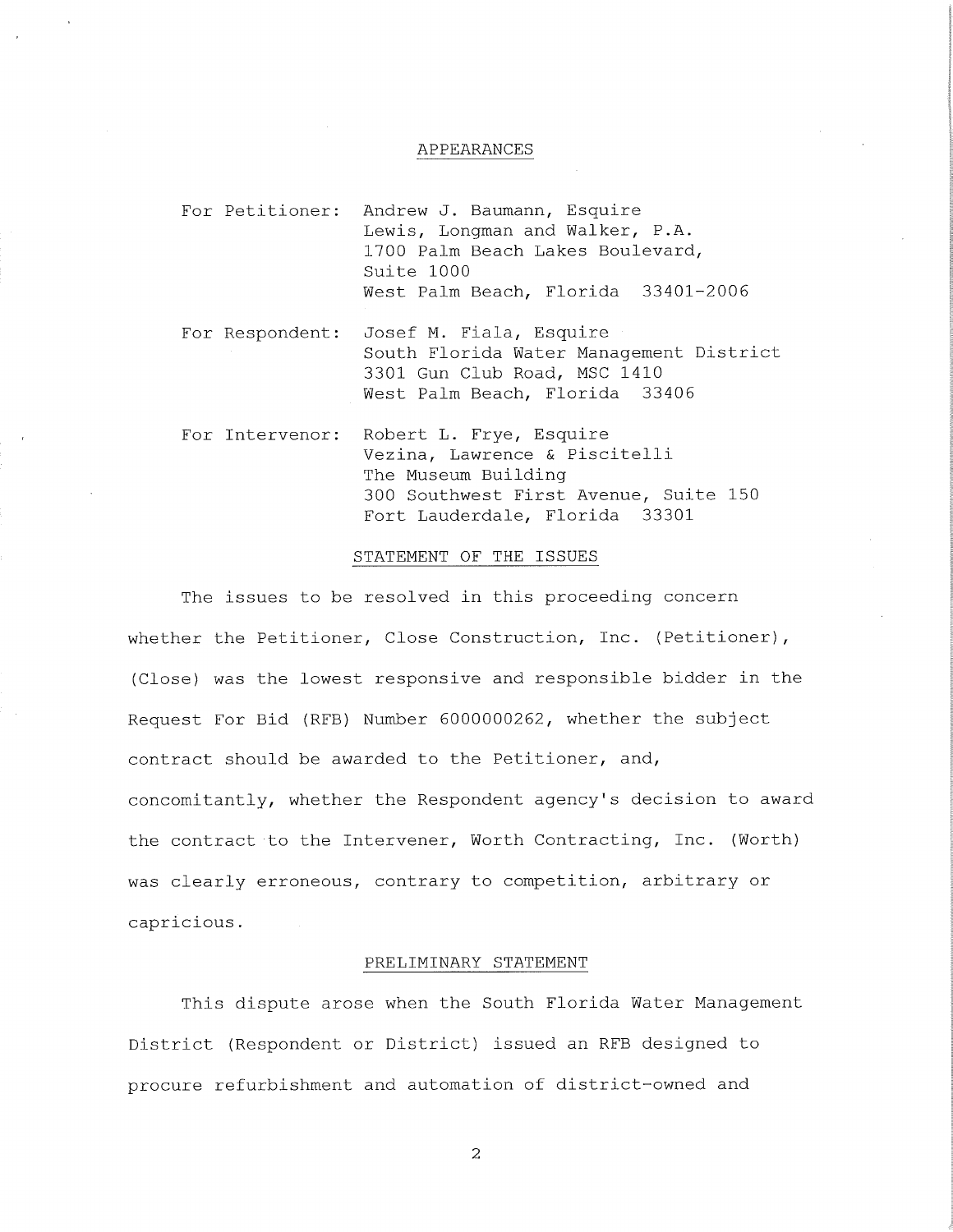operated water control structures G-123 and S-34. After the RFB was issued on June 5, 2009, the District issued two addenda to the RFB. On June 30, 2009, Addendum No. Two, which was the subject of this dispute, was issued. It would require that each bidder add a \$40,000 discretionary owner-directed allowance, for Florida Power and Light utility work, to the base bid. Addendum No. Two also included a revised Bid form that included an itemization of this \$40,000 owner-discretionary allowance as an expressly identified itemization. The new Bid form was attached to Addendum No. Two and the Addendum was supplied to the bidders, including the Petitioner and Intervenor, by electronic posting on the above date.

Six bids were received in response to the RFB, including bids from Close, from Cone and Graham, Inc., Worth Contracting Inc., Inter-County Engineering, Inc., Murray Logan Construction, Inc. and Harry Pepper and Associates. The bids were opened on July 10, 2009. .

Cone and Graham, Inc., was the lowest bidder; however, it withdrew its bid from consideration. The next lowest bidder was Close. The District, however, determined Close to be nonresponsive for purportedly failing to comply with the requirements of Addendum No. Two. Specifically, Close did not replace the original Bid form with the revised Bid Form expressly identifying, as a separate itemization, the additional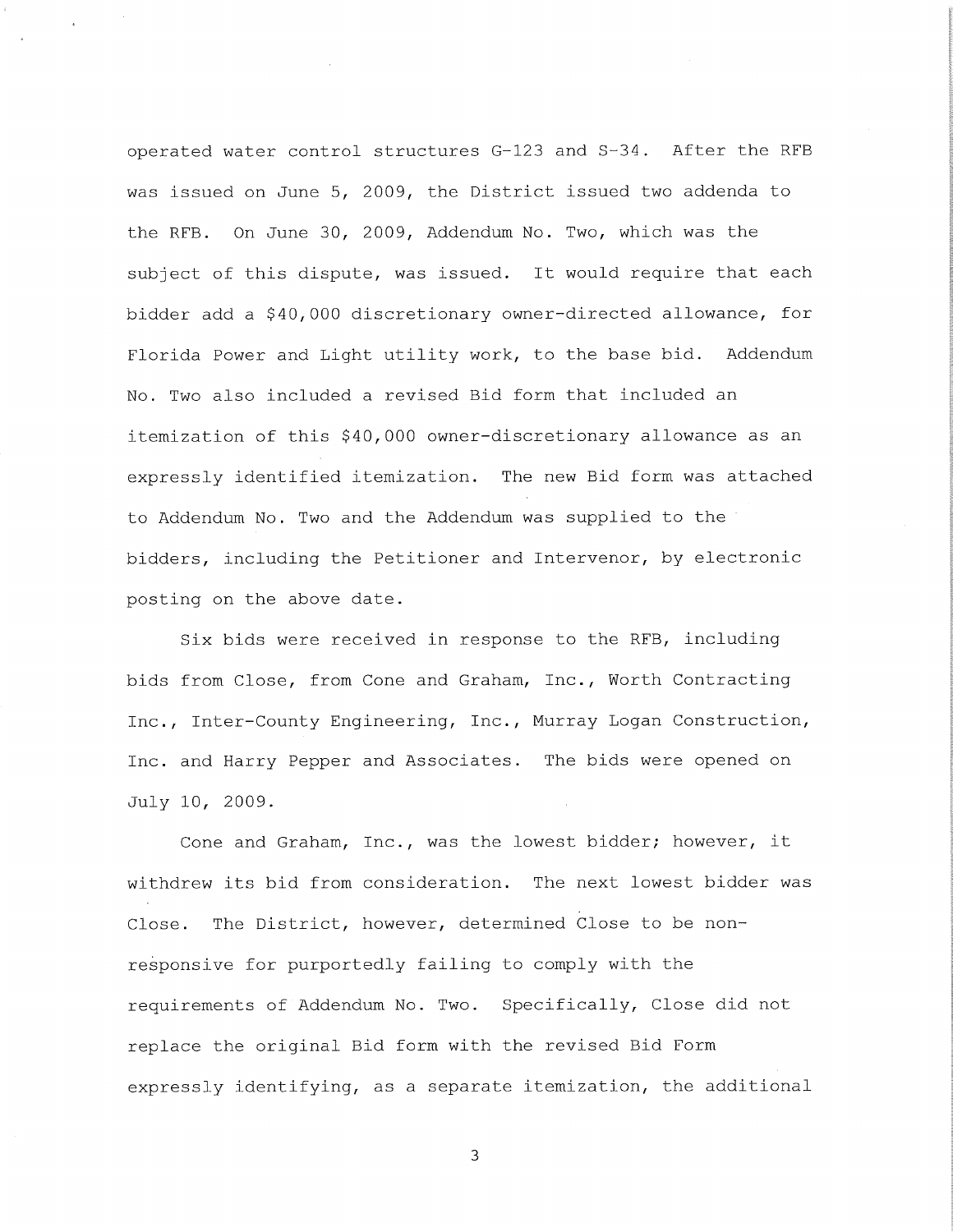\$40,000 owner-directed allowance for the Florida Power and Light (FPL) utility work, as required by Addendum Two. Worth was deemed to be in compliance with Addendum Two, and otherwise compliant with the RFB. It was deemed responsible and responsive and awarded the bid by the District. The posting of the intent to award was on August 14, 2009.

Close filed a timely protest of the intended award and the matter was then referred to the Division of Administrative Hearings on September 14, 2009. The undersigned Administrative Law Judge was assigned to conduct the formal proceeding and upon conferring with the parties, the matter was set for hearing for October 19, 2009, by video conference between Tallahassee and West Palm Beach. In the meantime, on October 1, 2009, the Notice to Bidders was filed and served by the Respondent District, which resulted in the intervention of Worth in this proceeding.

The cause came on for final hearing as noticed. Close, the Petitioner, presented the testimony of Danny Boromei, the Vice-President for Civil Construction of the Petitioner Close, Christopher Rossi, Close's estimator, and Gerard Flynn, the Construction Manager for the South Florida Water Management District .

The District presented the testimony of James Reynolds, the Senior Contract Specialist, and Donna Lavery, the Contracts

 $\overline{4}$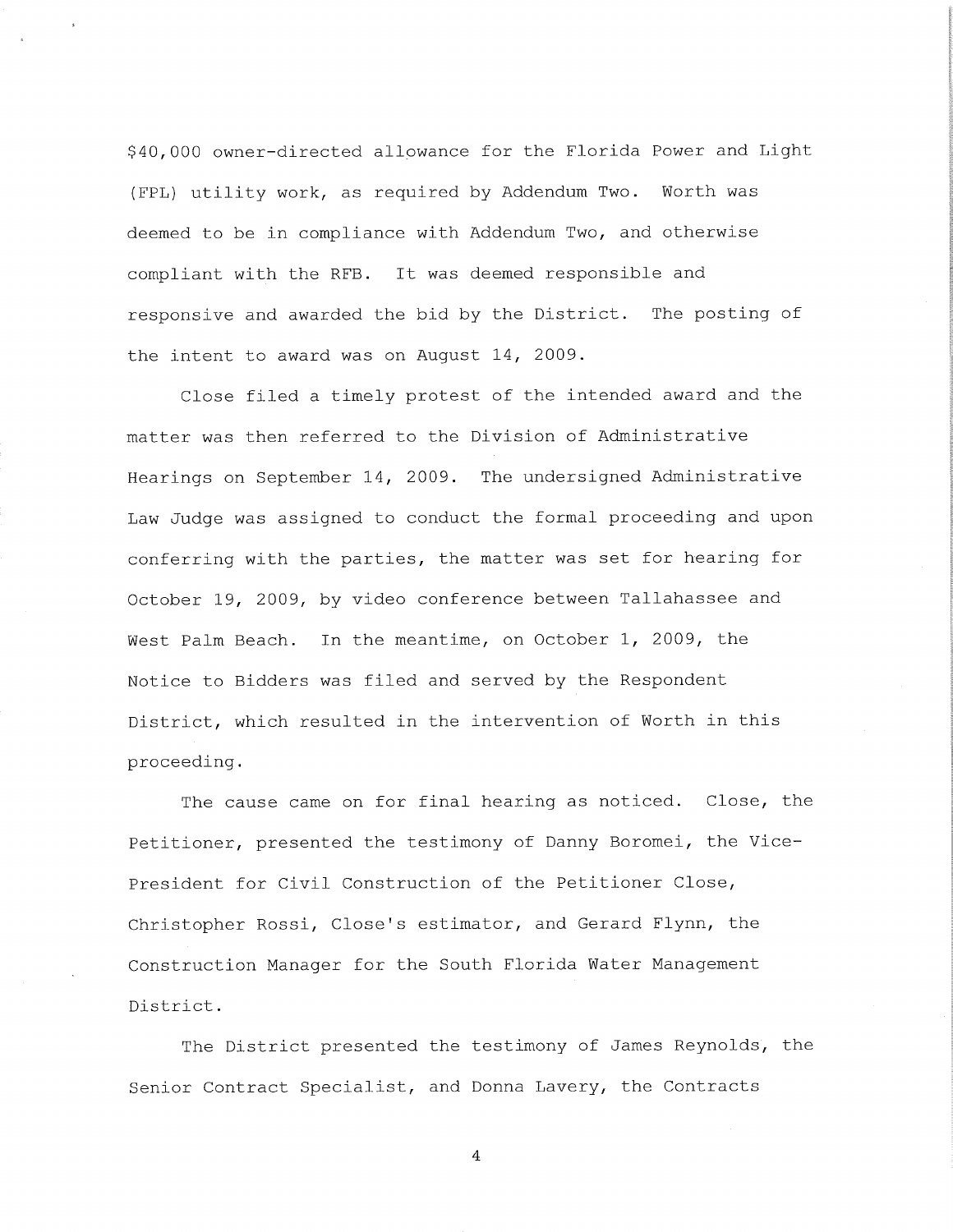Manager. The parties submitted Joint Exhibits 1 through 7 which were admitted into evidence. Official recognition was taken of Chapter 120, Florida Statutes, and of relevant portions of the Florida Administrative Code.

The Petitioner contends that the intended award of the contract to Worth is erroneous based upon its position that the irregularity in the Petitioner's bid, involving mistakenly using the original Bid Form, was a non-material irregularity which conferred no competitive advantage upon the Petitioner. Close maintains that the District should have verified any question it had regarding Close's bid, based upon the requirements of the District's procurement and contracting policies and policy manual, and under the express terms of the RFB. The Petitioner thus contends that the irregularity as to its bid should have been waived, that the bid should have been verified by the Respondent District in accordance with its policies on verification of bids, and that the Petitioner should have received the award for its bid of \$3,751,795.00, which is \$146,615.00 lower than the awardee. Worth.

Upon conclusion of the hearing the parties ordered a transcription thereof and took the opportunity to submit Proposed Recommended Orders. The transcript of the proceeding was filed on November 6, 2009, and Proposed Recommended Orders were thereafter filed by agreement of the parties on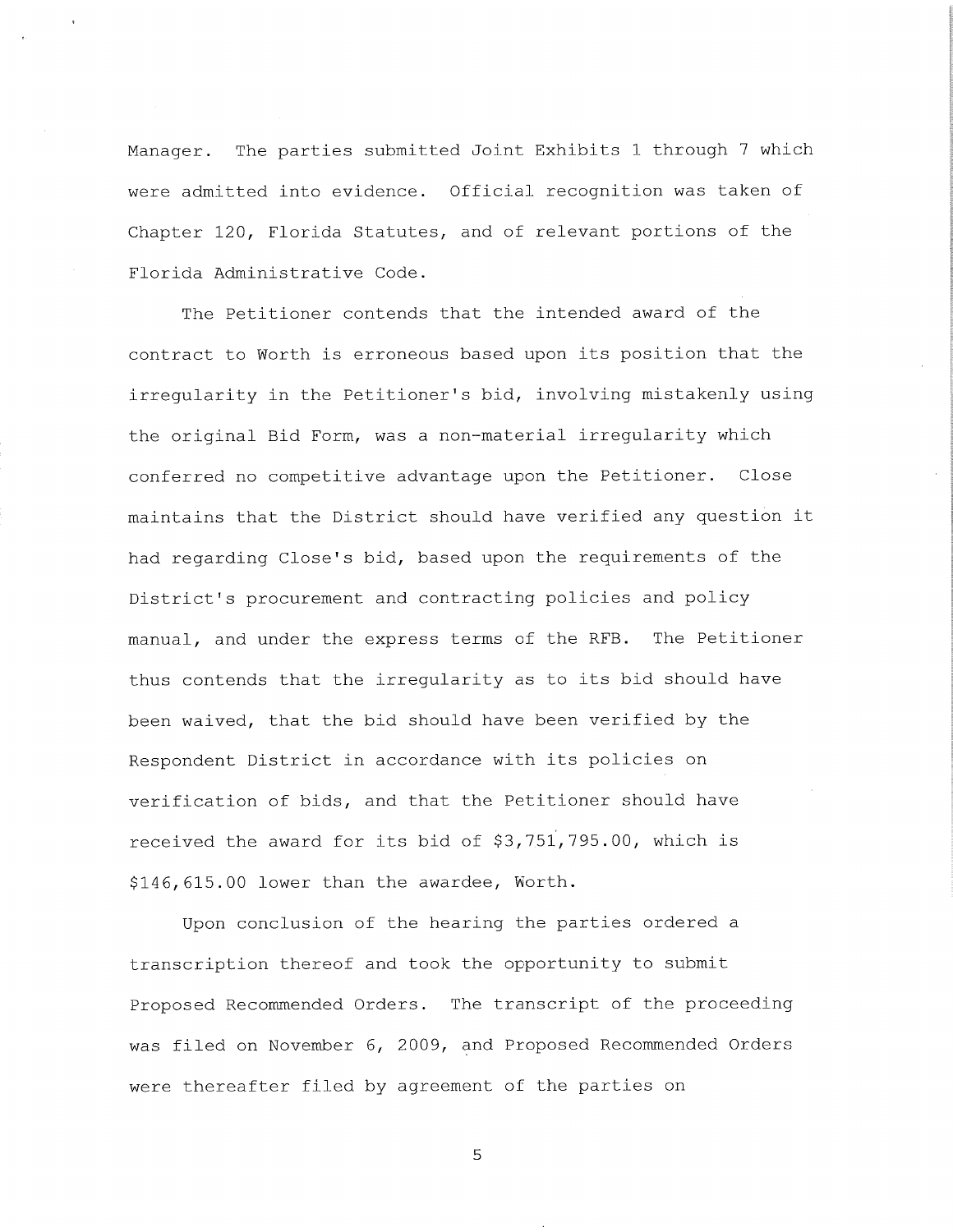November 16, 2009. The Proposed Recommended Orders have been considered in the rendition of this Recommended Order.

# FINDINGS OF FACT

<sup>1</sup> . The South Florida Water Management District is <sup>a</sup> public corporation authorized under Chapter 373, Florida Statutes. It issued a request for bids for the refurbishment and automation of certain facilities in Broward County, Florida. Close is a construction company duly authorized to do business in the state of Florida. It was one of the bidders on the procurement represented by the subject request for bids and is the Petitioner in this case.

2. This dispute had its beginnings on June 5, 2009, when the Respondent issued RFB number 6000000262. The RFB solicited construction services for the refurbishment and automation of two facilities in Broward County. The procurement would involve the installation of new direct-drive electric pumps at the Respondent's G-123 Pump Station in Broward County, along with the construction of an equipment shelter and the replacement of a retaining wall with a poured concrete retaining wall, as well as refurbishment of "pump flap gates." The RFB also requested construction services for the replacement of gates at the Respondent's S-34 water-control structure in Broward County. Both facilities would thus be automated so that they can be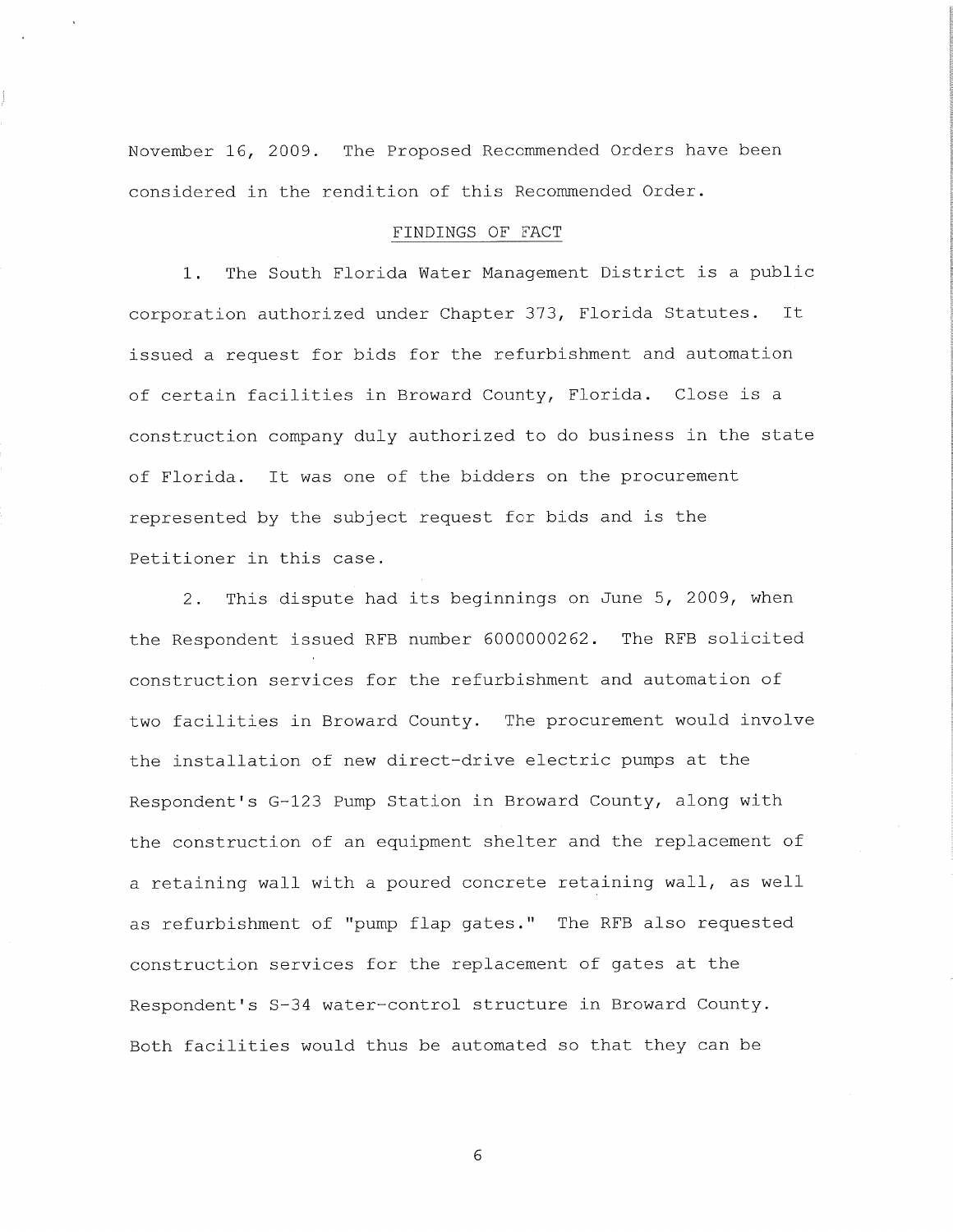remotely operated from the Respondent's headquarters in West Palm Beach.

3. After issuance of the RFB, two addenda were supplied to vendors and were posted. The first addendum was posted on or about June 19, 2009, concerning a change in specifications for flap gates and is not the subject of this dispute. Addendum No. Two was electronically posted on or about June 30, 2009. It amended the technical specifications of the RFB by deleting Section 11212 regarding measurement of payment of electric motors/belt-driven axial flow pumps. That addendum also added <sup>a</sup> new measure and payment to Subpart 1.01 of the technical specifications to provide for an owner-directed allowance of \$40,000.00 to provide for the potential need for certain electrical utility work to be done by FPL in order to complete the project.

4. Addendum No. Two added an additional term to the RFB in providing that the \$40,000.00 allowance pfice "Shall be added to the other costs to complete the bid." The second Addendum also stated, "The allowance price shall be used at the discretion of the District and, if not used, will be deducted from the final Contract Price." That addendum also directed bidders to replace the original Bid Form 00320-2, which had been enclosed with the RFB, with a new Bid Form, 00320R1-2. The new Bid Form is identical to the original form except that the schedule of bid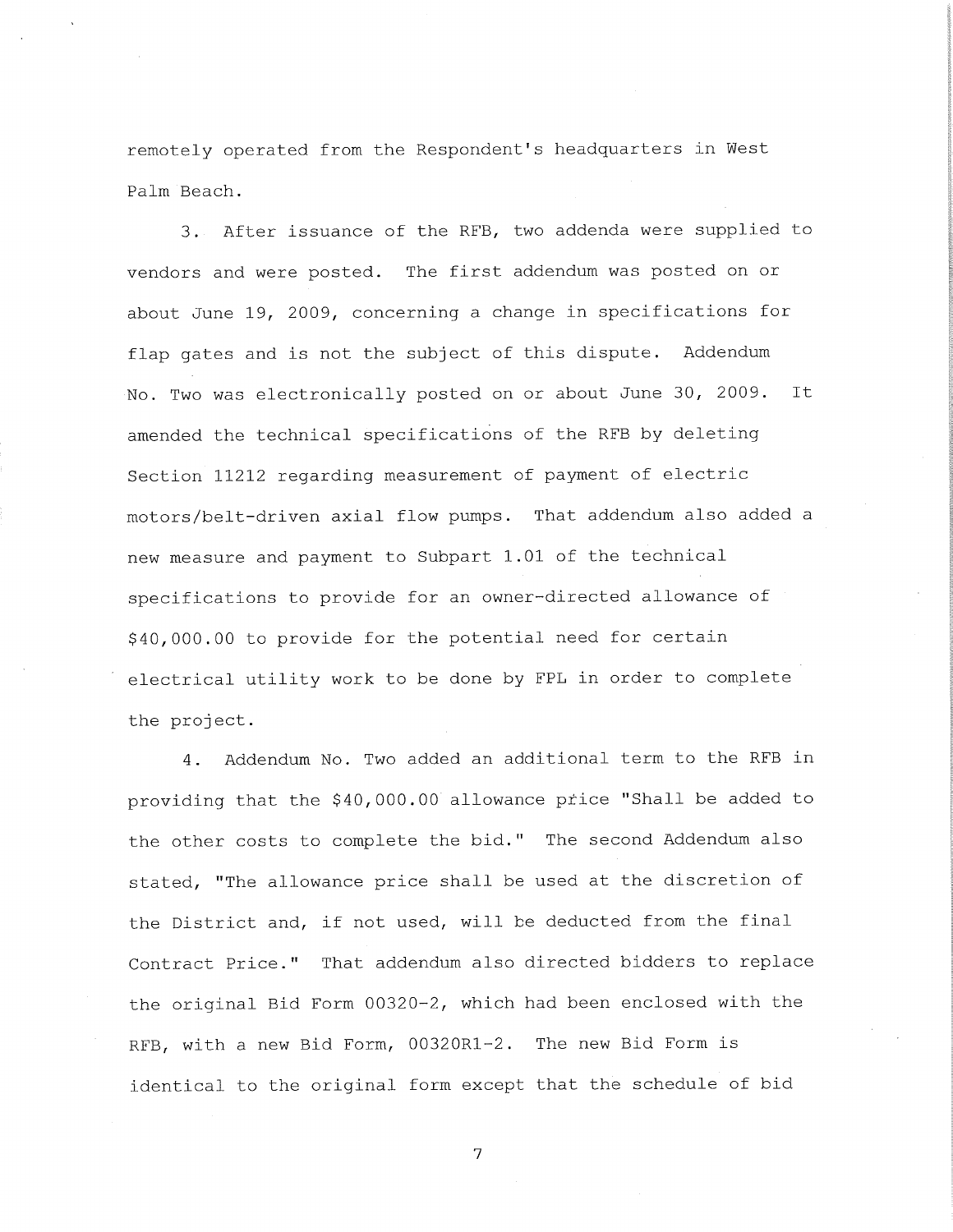prices contained in paragrap<sup>h</sup> four, on page 003201-2, was altered to itemize the \$40,000.00 discretionary cost allowance. The original form had contained a single line for the bidder's lump sum bid price, whereas the revised form provided for <sup>a</sup> lump sum bid amount to be itemized and <sup>a</sup> base bid amount, which required the bidder to enter on the form the amount of its bid, then add the discretionary cost amount and write the sum of those two numbers on a third line.

5. In paragraph four of the new bid form there is reprinted language concerning the use of the discretionary allowance which appeared on the face of Addendum No. Two. Other than the change to paragrap<sup>h</sup> four and the alteration of the page numbers to include an "R" in the page number, the revised bid form is identical to the original bid form. The other bid documents were not altered in any manner by Addendum No. Two.

6. The deadline for bid submissions was Thursday, July 9, 2009, at 2:30 p.m. The Petitioner timely submitted its bid to the District. In submitting its bid however, the Petitioner used the original bid form which had been enclosed with the RFB . The bid form submitted was an exact copy of the bid form furnished by the District which Close had printed from the electronic copy of the RFB received from the District. The Petitioner did not substitute the revised bid form, attached to Addendum No. Two, for the original form in submitting its bid.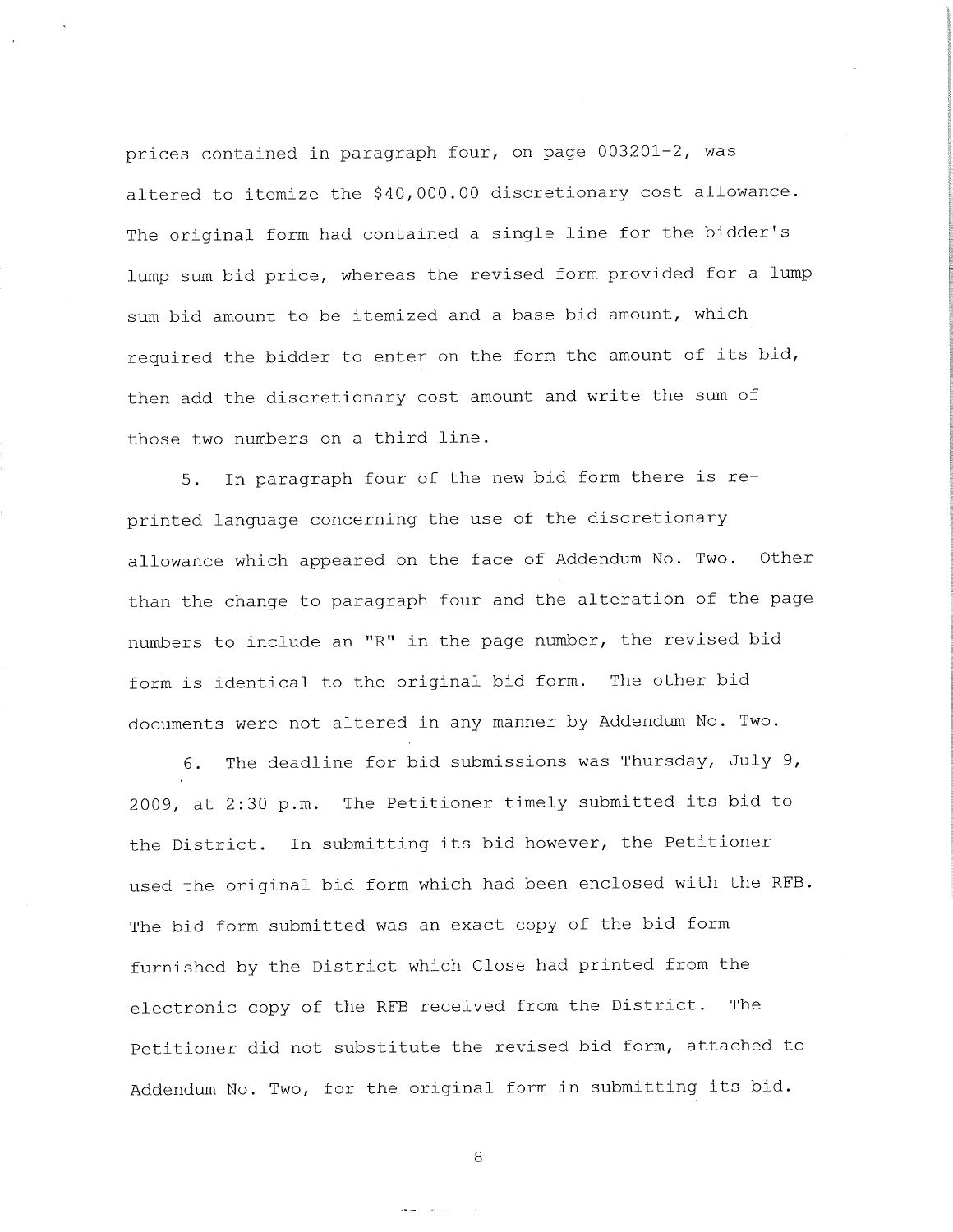The Petitioner's bid was deemed non-responsive by the District and was rejected on the basis that Close had failed to submit the bid on the revised form required by Addendum No. Two.

7. Thereafter, the District, at its August 13, 2009, meeting, approved award of the bid to Worth. The intent to award was posted electronically on or about August 14, 2009.

<sup>8</sup> . The persuasive evidence establishes that Close received both addenda to the bid documents. It was aware of the Addendum No. Two, and it accounted for all of the changes to the technical specifications made in both addenda in the preparation of its bid.

9. The evidence shows that Close was aware of the \$40,000.00, owner-directed cost allowance and that it incorporated it in the formulation of its total bid price. Thus, Close's final bid amount was \$3,751,795.00. That number included the \$40,000.00 cost allowance at issue, added to the bid documents by Addendum No. Two.

10. The internal bid work sheets, prepared by personne<sup>l</sup> of Close, identified and itemized the \$40,000.00 discretionary cost allowance as a component of the final bid price. The persuasive evidence thus establishes that Close's final bid amount did include the \$40,000.00 cost allowance.

11. Moreover, the written notes of witness Christopher Rossi, the estimator for Close, show the \$40,000.00 amount as an

 $\mathsf{S}\xspace$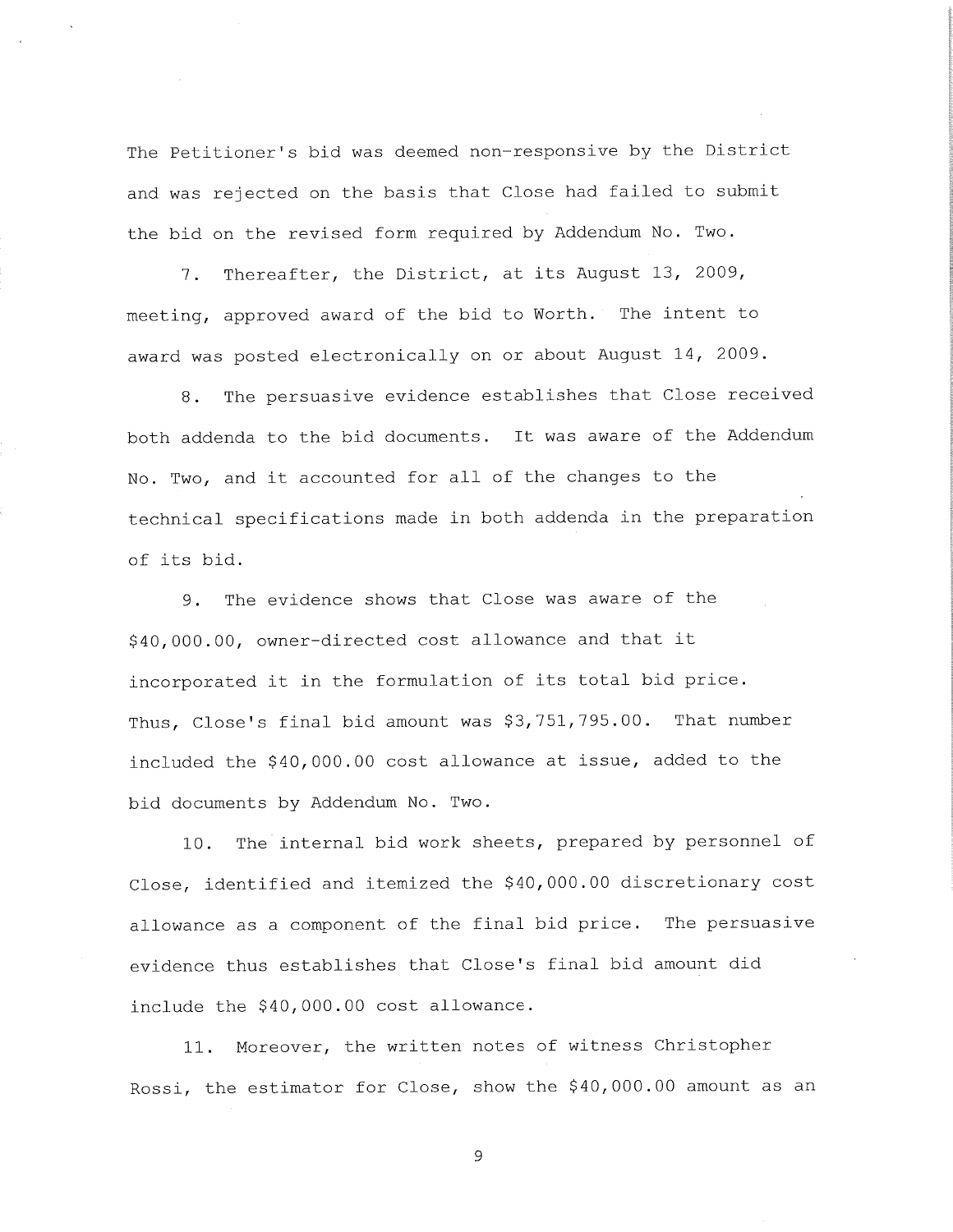"FPL Allowance." Both Mr. Rossi and Mr. Boromei, the Vice President for Close, who prepared the bid, explained that the \$40,000.00 was understood by Close to be <sup>a</sup> cost allowance, that it would only be charged to the District to the extent that it was actually used, at the District's discretion. If it were not used, it was to be deducted from the overall contract price. Addendum Two specifically provides that the discretionary cost allowance was to be used only at the discretion of the District and that the unused portion would be deducted from the contract amount .

12. When Close submitted its bid it mistakenly submitted it on the original bid form and failed to exchange the bid forms as directed in Item Two of Addendum No. 2.

13. In paragrap<sup>h</sup> one of both bid forms, however, the bidder is required to specifically fill out, acknowledge and identify all addenda. By doing so the bidder expressly agrees to build the project in conformance with all contract documents, including all addenda, for the price quoted in the bid. Close completed this paragraph, specifically identified both Addendum One and Addendum Two, and specifically agreed to strictly conform, in performance of the work to the plans, specifications and other contract documents, including Addendum Nos. One and Two. Paragraph one was not changed by the addition of Addendum No. Two and it is identical in both the original and the revised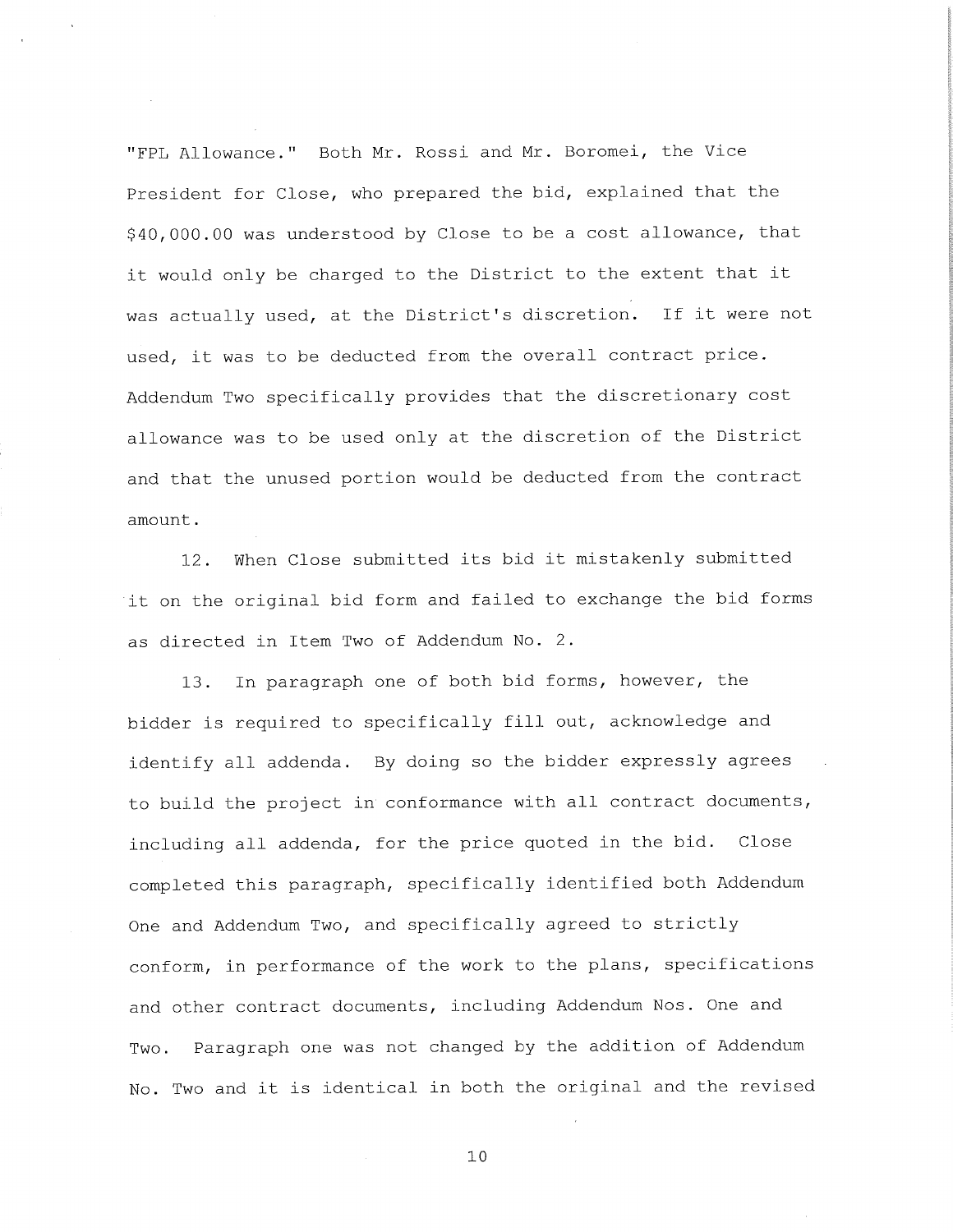forms at issue. Paragraph one of the original and the revised bid forms constitutes an agreemen<sup>t</sup> by the bidder to perform and construct a project "in strict conformity with the plans, specifications and other Contract Documents. . . . " The addenda are part of the contract documents and are expressly referenced as such in this agreement. Both bid forms, the original and the revised, include paragrap<sup>h</sup> eight, which clearly states that the bidder will post a bid bond to secure and guaranty that it will enter into a contract with the District, if its bid is selected. Paragraph eight was unchanged by Addendum No. Two and its terms are identical in both Bid forms at issue, including the form that Close signed and submitted as its bid.

14. The persuasive evidence shows that in submitting its bid, whether on either form. Close committed itself to the identical terms as set forth in the identical contract documents agreed to by Worth and the other bidders. The evidence established that Close intended to bind itself to the terms of the RFB, and all terms of Addendum No. Two, including the discretionary cost allowance term. Close considered itself bound to enter into a contract for the price of its bid if selected by the District. It likewise considered that the price of its bid, would only include the cost allowance if the discretionary allowance was implemented by the District.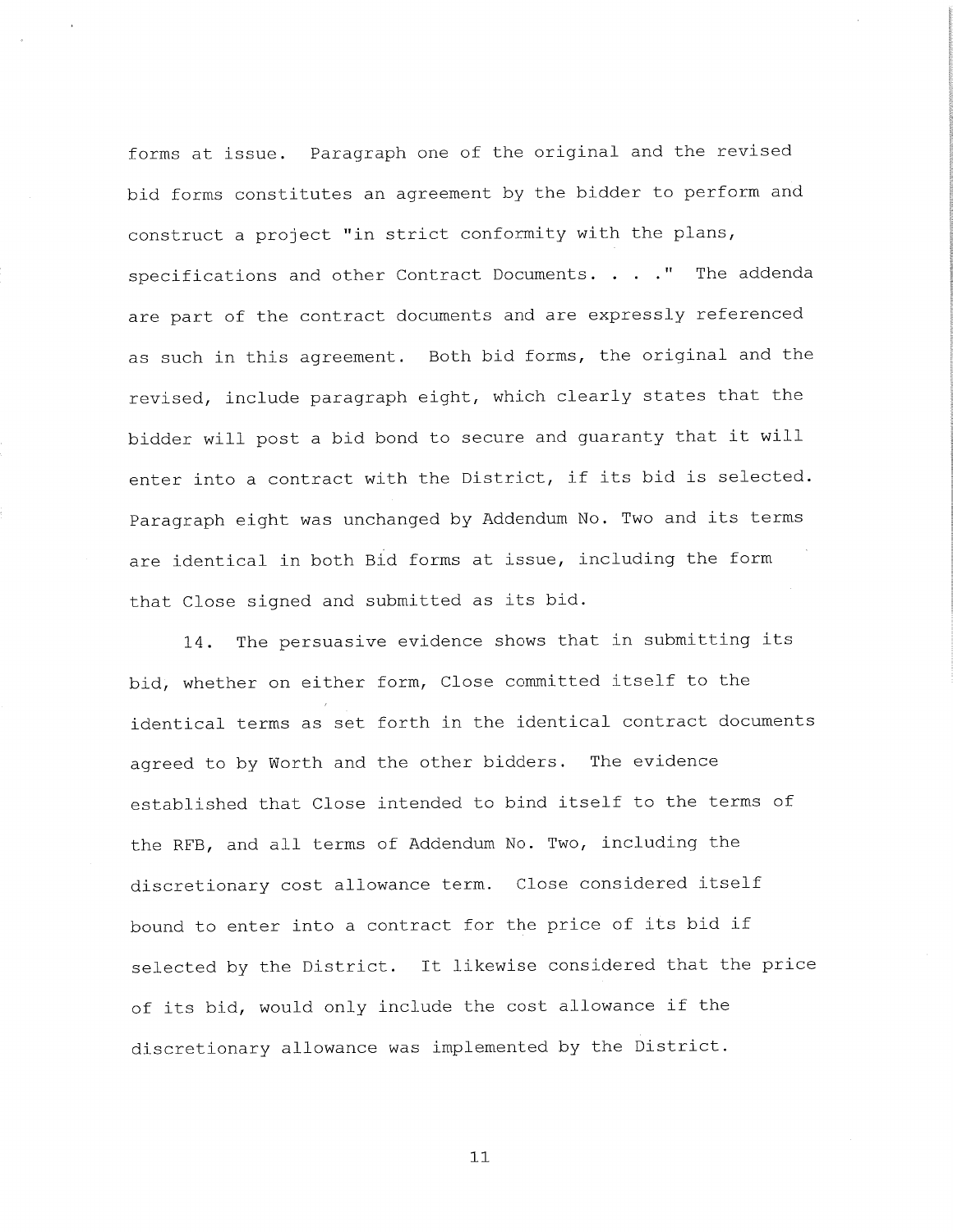15. Upon the opening of the bids, the firm of Cone and Graham, Inc., was identified as the lowest bidder. Cone and Graham's bid was in the amount of \$2,690,000.00. Close was the second lowest bidder, with a bid of \$3,751,795.00. The third lowest bidder was Worth Contracting, Inc., with <sup>a</sup> bid of \$3,898,410.00. Cone and Graham was allowed to provide additional information and to even meet with some District staff following the opening of its bid. The additional information it was allowed to provide concerned technical specifications of the pumps proposed in its bid. Through this verification process conducted with the Agency, Cone and Graham ultimately convinced the District to permit them to withdraw its bid without forfeiting their bid bond. This left the Petitioner, Close, the lowest bidder, at \$146,615.00 less than the bid submitted by Worth, the initially-awarded bidder.

16. Close's bid, upon review, was rejected as nonresponsive due to its failure to exchange the original Bid form with the revised Bid form, as indicated above, in spite of the fact that Close had also agreed to adhere to the entirety of Addendum No. Two on the face of the Bid form. Thus the recommended award to Worth for the above-referenced additional amount of bid price was adopted by the District, engendering this protest.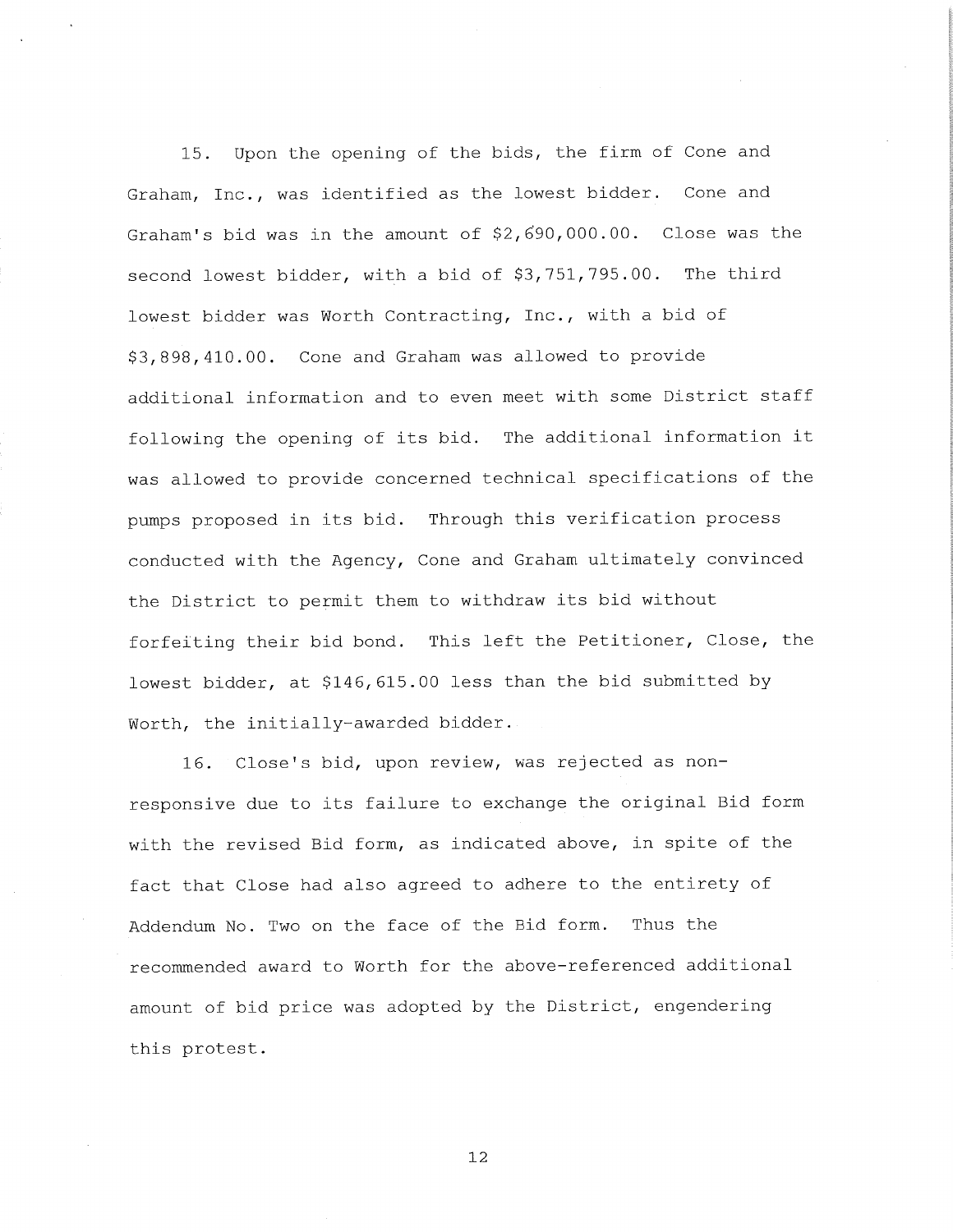17. James Reynolds, the Contracts Specialist for the District, conceded that it was apparent on the face of Close's bid that a mistake had been made in the use of the original form, rather than the revised form. He conceded there was an inconsistency between Close's clear acknowledgement of and agreement to the terms of the contract documents, which expressly included Addendum No. Two and Close's apparent mistaken use of the original Bid form.

18. Under the express terms of Article 19.03 of the RFB, "The Bid shall be construed as though the addendum (a) have been received and acknowledged by the bidder." Mr. Reynolds admitted, however, that he did not apply the terms of Article 19.03 of the RFB in his review of Close's bid and did not construe the bid in the manner provided in the RFB to resolve the apparent inconsistency. He reasoned that Close had used the wrong bid form and looked no further.

19. The District's Procurement Manual provides a procedure whereby a bidder may correct inadvertent mistakes in its bid. Under the terms of Chapter 5-5 of that manual, where the District knows or has reason to conclude, after unsealing of bids, that a mistake may have been made by <sup>a</sup> bidder, the District "shall request written verification of the bid." In such a circumstance the bidder "shall be permitted the opportunity to furnish information in support of the bid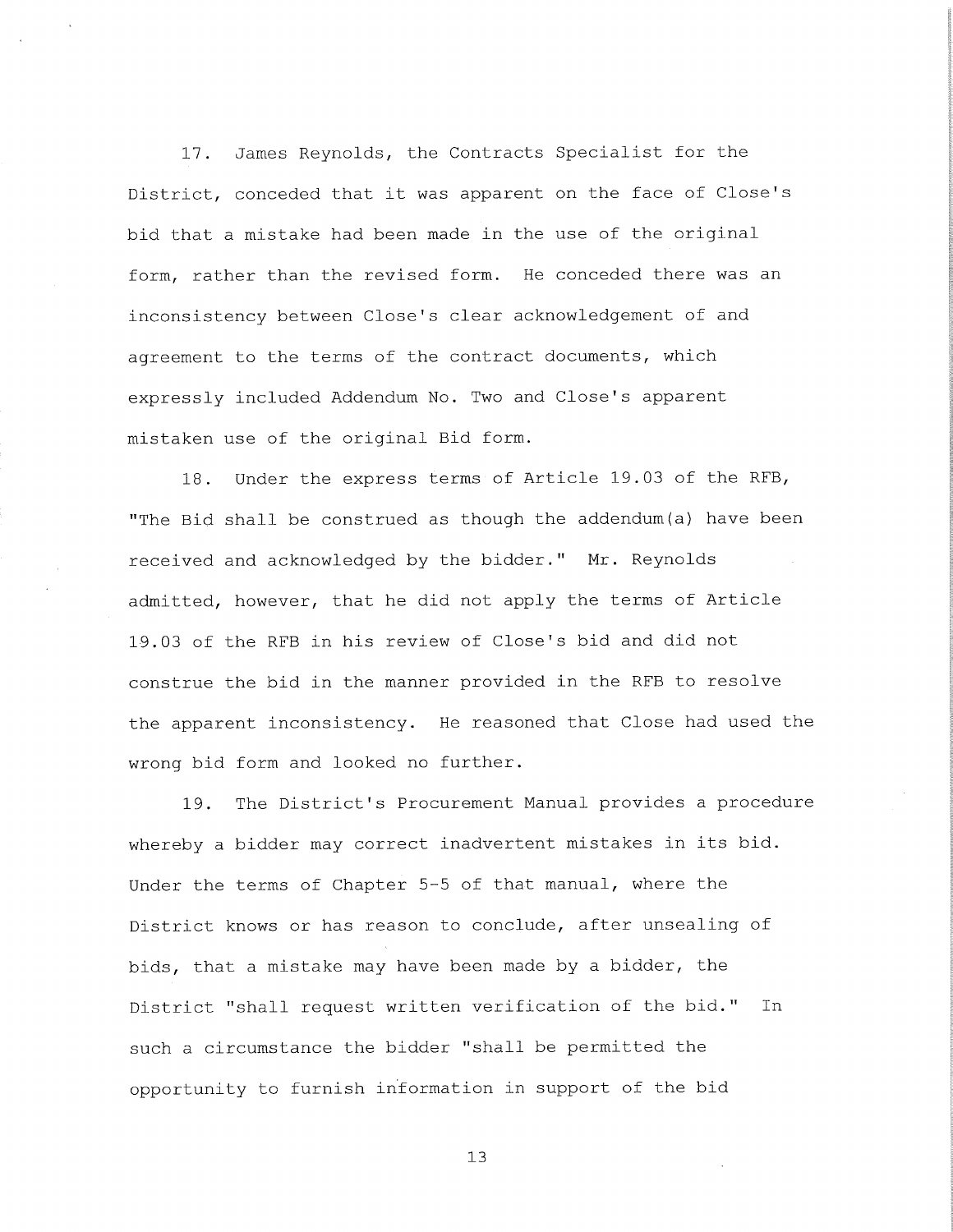verification as long as it does not affect responsiveness, i.e., the bid substantially conforms to the requirements of the RFB as it relates to pricing, surety, insurance, specifications and any other matter unequivocally stated in the RFB as determinant of responsiveness." See Joint Exhibit 7,6 pages <sup>61</sup> and 62, in evidence .

20. Mr. Reynolds admitted in his testimony that he did not follow the procedure set forth in the manual for verifying a bid because, in his view, that would be allowing an impermissible supplementation of Close's bid. Ms. Lavery, in her testimony, in essence agreed.

21. The Procurement Manual expressly required the District, upon recognizing the mistake and an inconsistency apparent on the face of Close's bid, to verify that bid and to provide Close with the opportunity to furnish information in support of bid verification. Thus, by the express terms of the manual, a bidder must be given an opportunity to clarify mistakes. The Procurement Manual expressly permits a bidder under these circumstances to correct any "inadvertent, nonjudgmental mistake" in its bid. Chapter 5 of the Manual provides that "a non-judgmental mistake" is <sup>a</sup> mistake not attributable to an error in judgment, such as mistakes in persona<sup>l</sup> judgment or wrongful assumptions of contract obligations. Inadvertent technical errors, such as errors of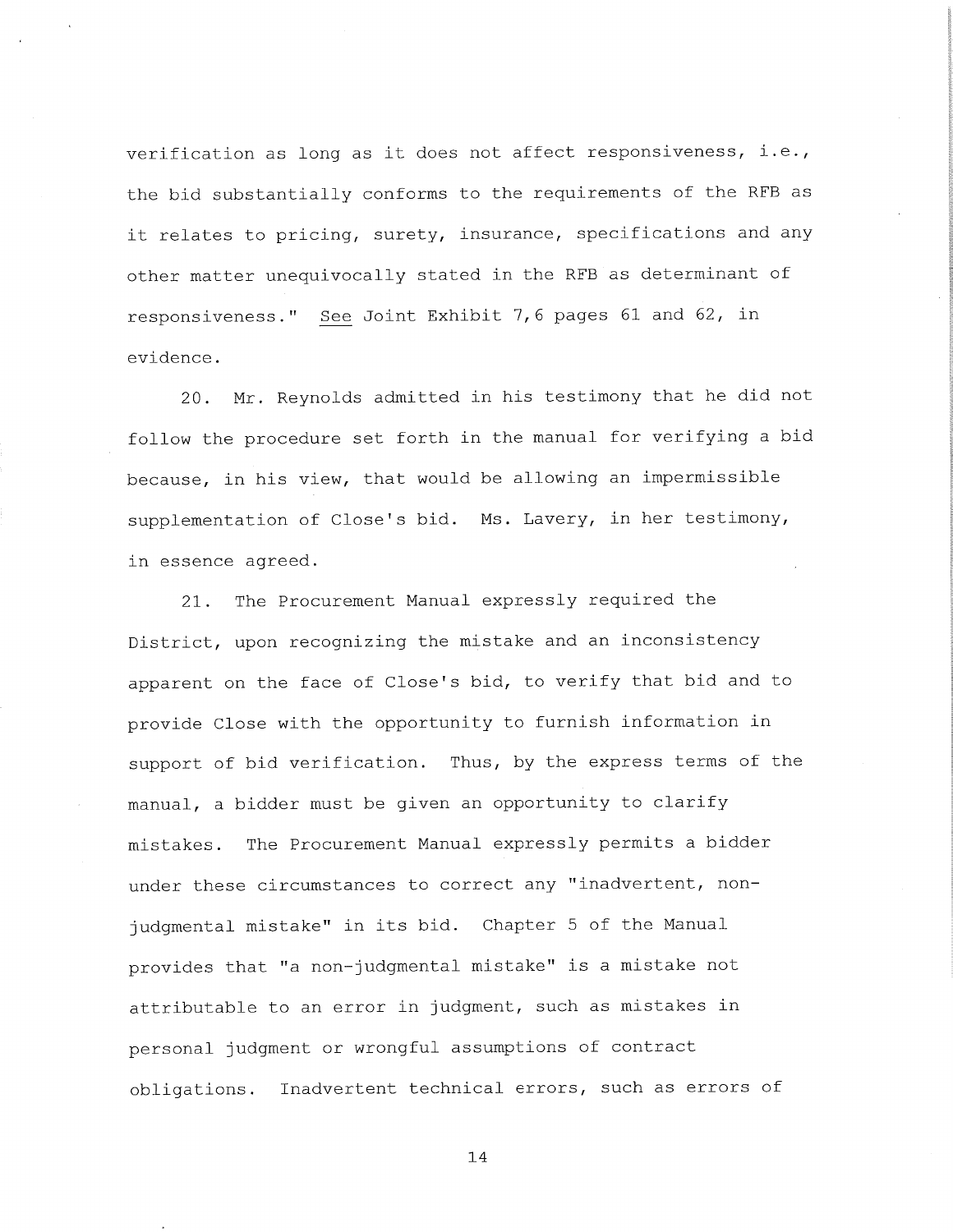form rather than substance, are considered non-judgmental errors." See Joint Exhibit 7, page 62, in evidence.

22. It is patently apparent that Close's use of the original bid form, inadvertently, while also unequivocally acknowledging and agreeing to the entirety of Addendum No. Two, represented a non-judgmental mistake. Both of the District witnesses, however, testified that the policy regarding mistakes was not followed and Close was not given an opportunity under the District's policy to provide additional information to support verification of the bid.

23. Although Close failed to substitute the revised Bid form for the original Bid form, as called for by Addendum No. Two, its bid was substantively responsive to the technical specifications and requirements of the RFB, and the irregularity is technical in nature. The parties stipulated that the use of the original form, rather than the revised bid form, was the sole basis for Close being determined to be non-responsive by the Agency.

24. In accordance with Florida Administrative Code Rule 40E-7.301, in Chapter 5 of the District's Procurement Manual, the District reserves the right to waive minor irregularities in a bid. <sup>A</sup> material irregularity is defined by the District's policy as one which is not minor in that it: (a) affects the price, quality, time or manner of performance of the service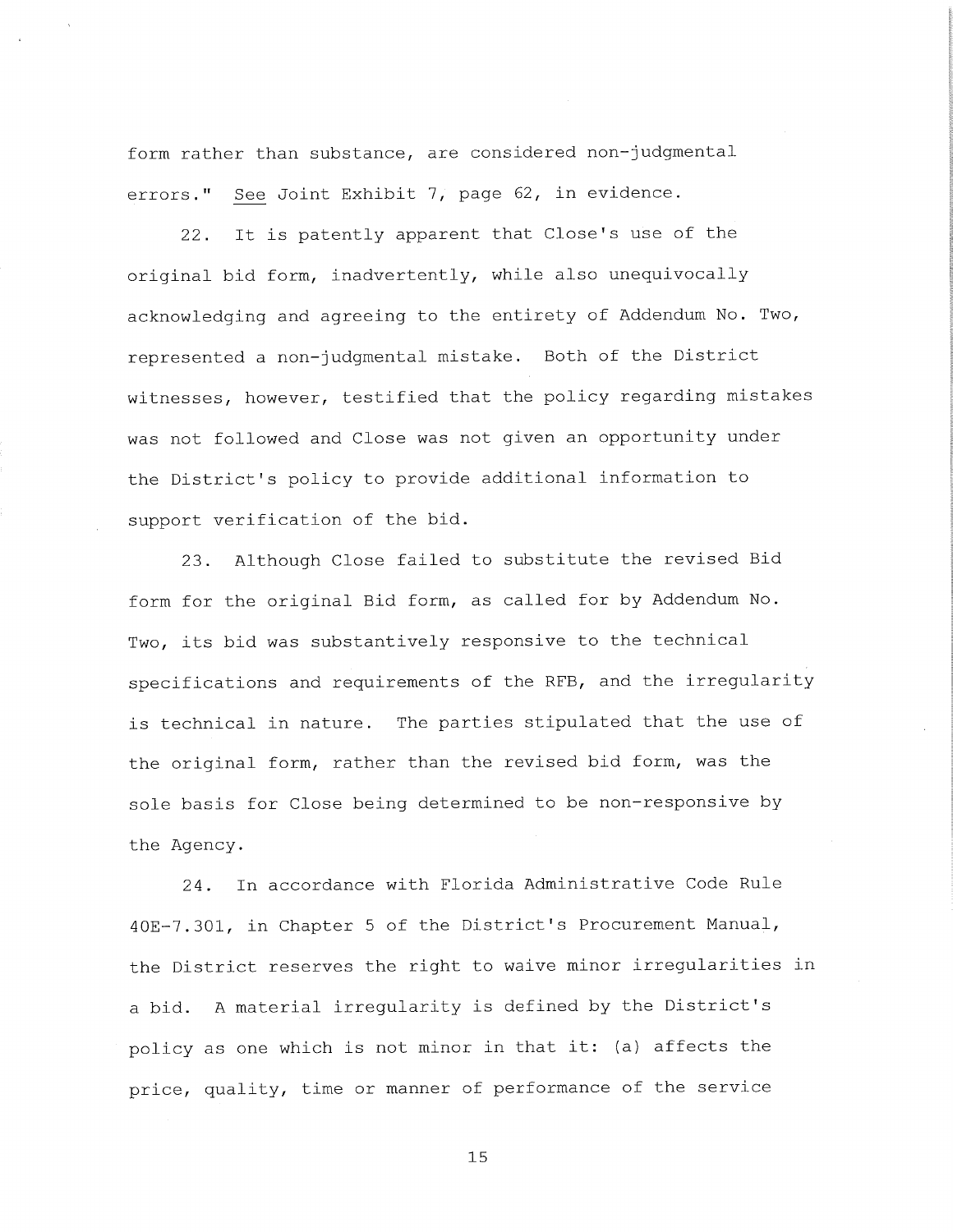such that it would deprive the District of an assurance that the contract will be entered into, performed and guaranteed according to the specified requirements; (b) provides an advantage or benefit to a bidder which is not enjoyed by other bidders; or (c) undermines the necessary common standards of competition. See Joint Exhibit 7, page 58, in evidence.

25. The preponderant, persuasive evidence shows that the irregularity in Close's bid did not affect the price of the bid or truly deprive the District of assurance that the contract would be entered into and performed according to all the terms of the RFB, including addenda. The evidence established that Close actually included the \$40,000.00 discretionary cost allowance in its final bid price. It merely did not show it as a separate itemization, because it did not use the revised form providing that itemization line. The fact that the discretionary allowance was itemized in the revised bid form, as part of the bid amount, does not equate to an effect on the contract price as a result of Close's using the original Bid form. Close's error, by mistakenly submitting its bid on the original bid form, did not alter the price of its bid. The evidence clearly established that the bid price for Close's bid would be the same regardless of which form it used.

26. Moreover, the preponderant, persuasive evidence establishes that the use of the original Bid form by Close did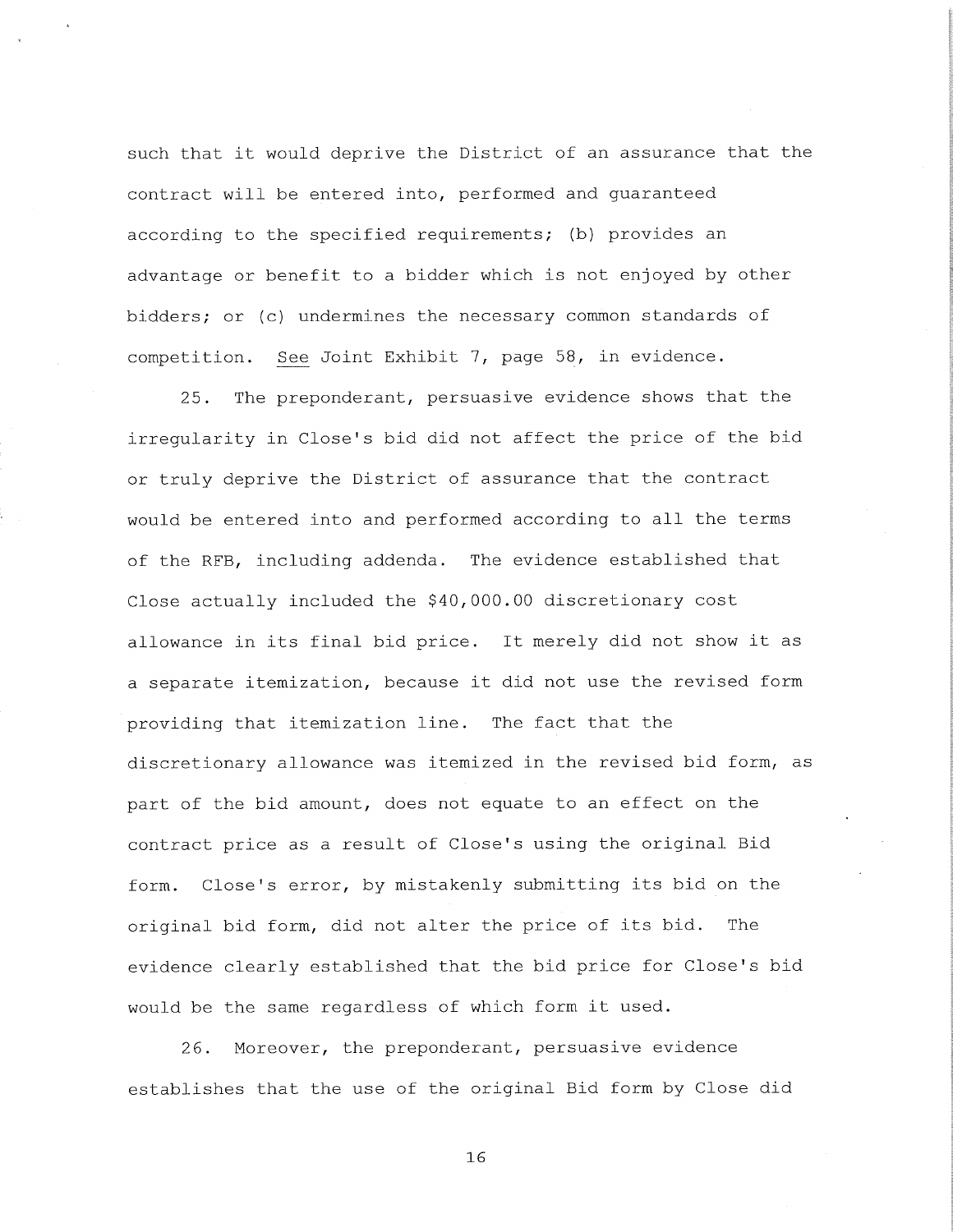not deprive the District of assurance that the contract would be performed in accordance with the all bid documents. Close's bid, secured by its bid bond, clearly acknowledged and agreed to the express terms of Addendum No. Two in their entirety, which included the terms under which the discretionary cost allowance could be applied. Close considered itself bound to the terms of the RFB and assured the Agency that it was so bound by the written acknowledgement and agreement it submitted to the Agency as part of its bid, concerning the elements of Addendum No. Two. The evidence demonstrated that Close understood that the \$40,000.00 amount was a discretionary cost allowance and that Close would not be entitled to it unless the District decided to use it.

27. Despite the opinion of Agency witnesses to the contrary, the error in Close's bid was a technical one and nonmaterial because it did not confer a competitive advantage upon Close. Close's use of the wrong form did not alter the price of its bid. Its mistake in the use of the original bid form could only change the relative, competitive positions of Close and Worth if the amount of the discretionary cost allowance was greater or equal to the difference between those two bids, i.e., the \$146,650.00 amount by which Worth's bid exceeded the bid of Close.  $1/$  The bid of Worth exceeds Close's bid by an amount far greater than the amount at issue in the discretionary cost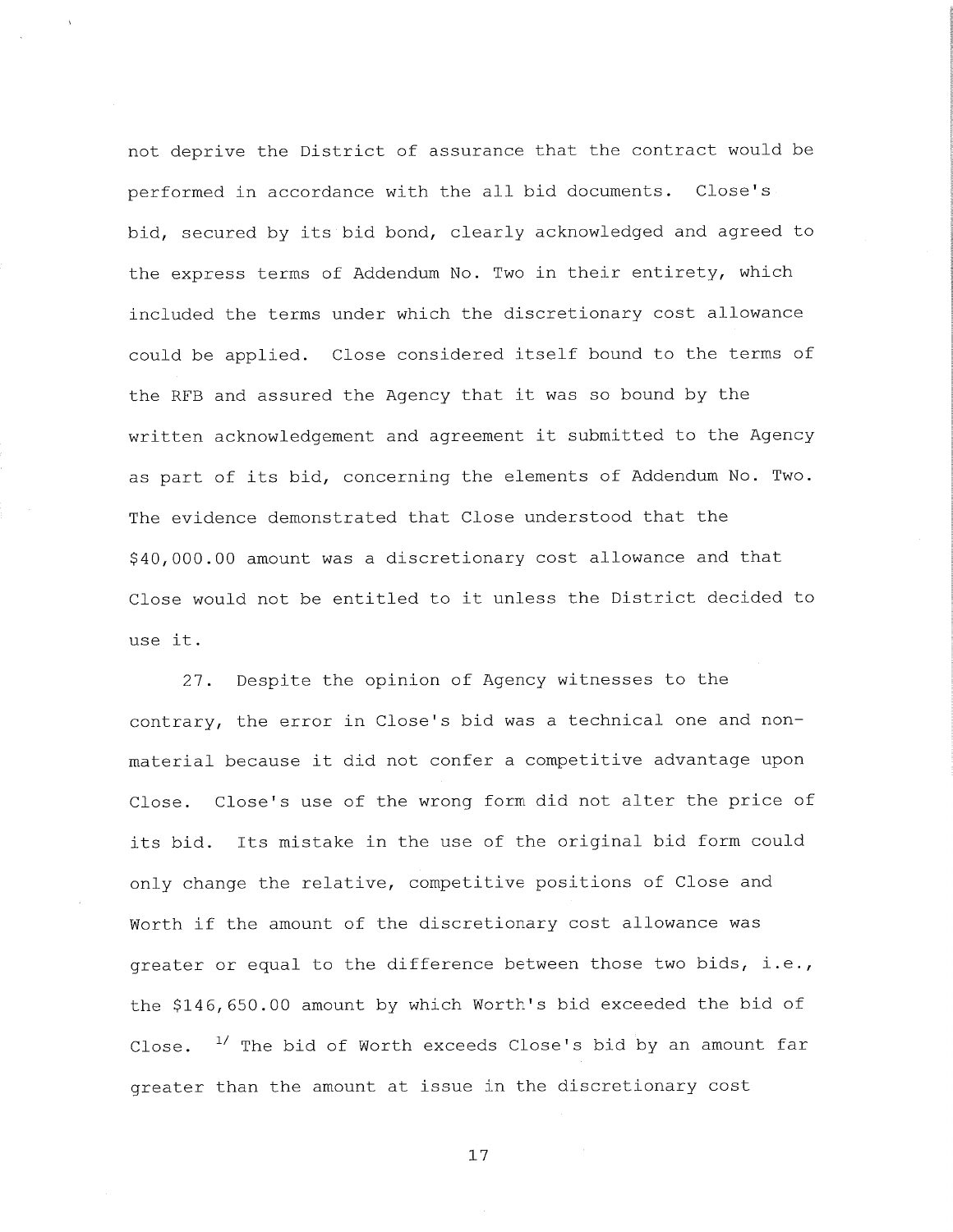allowance identified in Addendum No. Two and expressly itemized in the revised Bid form, i.e. \$40,000.00.

28. The District contends that Close gained some competitive economic advantage over other bidders by having the means by which it could optionally withdraw its bid, based upon alleged non-responsiveness, in not substituting the revised Bid form which would contain the itemization of the \$40,000.00 cost allowance. It is difficult to see how it could gain a competitive advantage versus other bidders through some perceived ability to deem itself non-responsive, at its option, and withdraw its bid, thus denying itself the contract. The competitive bidding laws are designed to prevent a firm from gaining a competitive advantage in obtaining <sup>a</sup> contract versus the efforts of other bidders, not in depriving itself of the opportunity to get the work. Moreover, concerning the argument by the District that this may confer the advantage to Close of allowing it to withdraw its bid at its option and still obtain a refund of its bid bond; even if that occurred, it would not confer a competitive advantage vis-à-vis other bidders. It would merely involve a potential pecuniary advantage to Close's interest, versus that of the Agency itself, which obviously is not a bidder. Moreover, it should again be pointed out that Cone and Graham was allowed to provide additional information concerning its bid elements, and even to meet with the District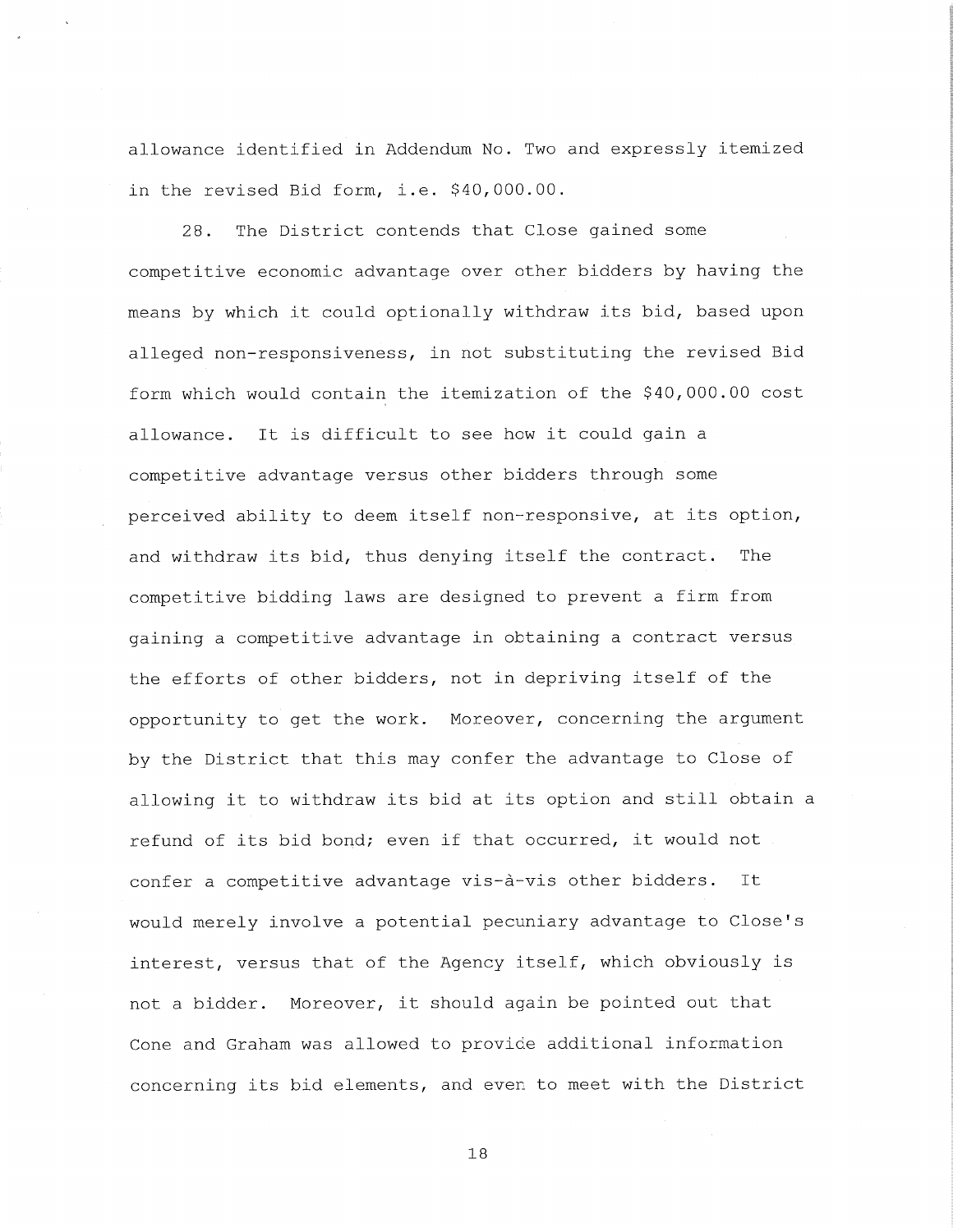staff, following the opening of the bids. It was then allowed to withdraw its bid without forfeiting its bid bond.

29. If the District had inquired, by way of verification of Close's bid, as to whether the discretionary cost amount was included in it's bid, that inquiry does not equate to allowing Close to unlawfully supplement its bid. Indeed, if in response to such an inquiry. Close announced that the discretionary allowance was not included in its bid, its bid at that point would be materially non-responsive to the specifications. If Close was then allowed to supplement its bid by changing its price to add the allowance, such would indeed be an unfair competitive advantage and a violation of law on the part of Close and the Agency. The evidence does not show that such happened or was proposed by any party.

30. If a verification inquiry had been made and Close announced that, indeed, its bid price did include the subject discretionary cost allowance, without further response to the specifications being added, then no competitive advantage would be afforded Close and no legal violation would occur. In fact, however, as pointed out above, the verification request, pursuant to the District's policy manual, was never made. This was despite the fact that the District's witness, Mr. Reynolds, acknowledged that the use of the original bid form was an apparent mistake on the face of the bid, when considered in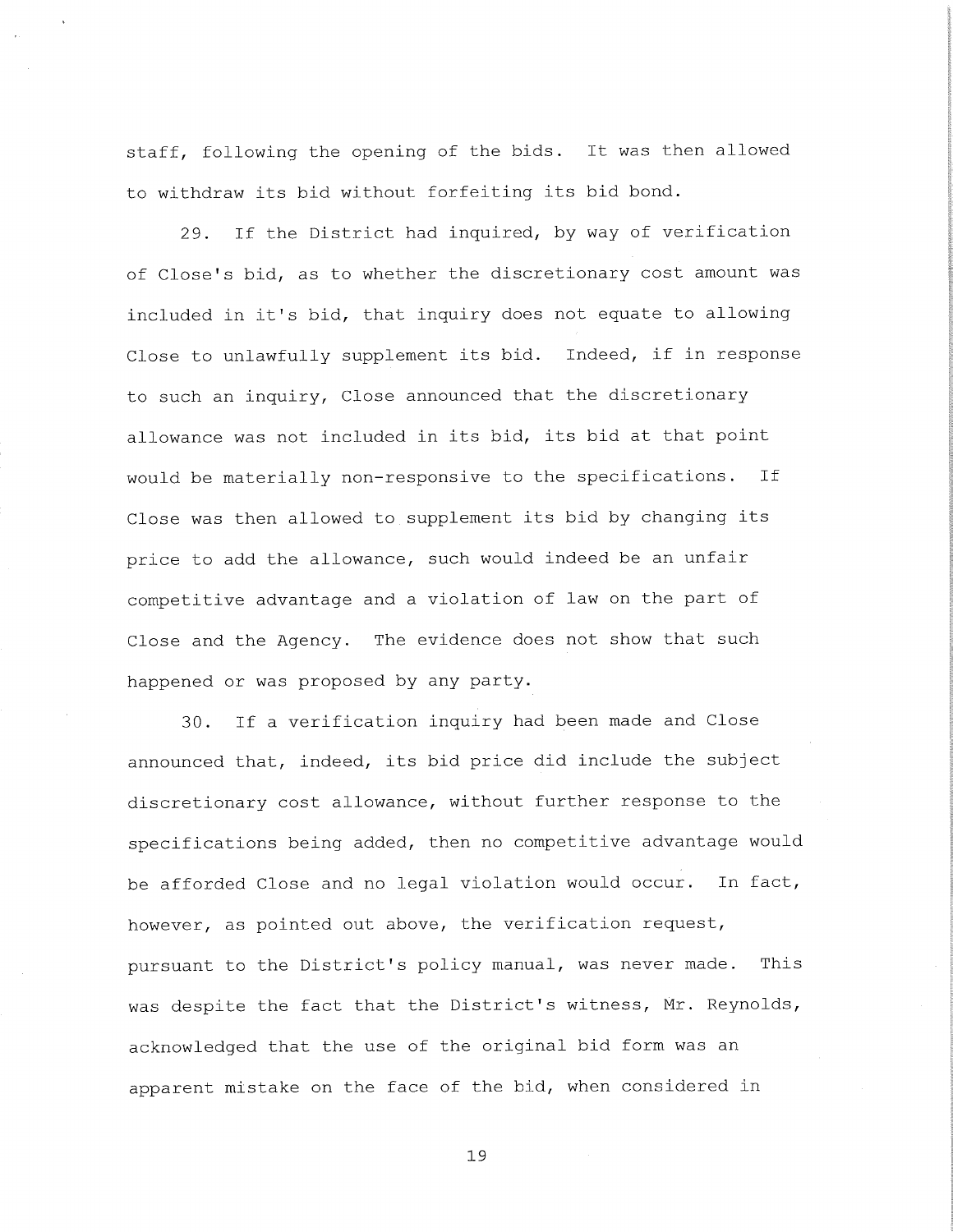conjunction with Close's express agreemen<sup>t</sup> to construct the project in strict conformance with all contract documents, and particularly with regard to Addenda Numbers One and Two.

31. The non-judgmental mistake, involving use of the original bid form in lieu of the revised bid form, could have been easily clarified by a verification inquiry. That policy was not followed, based solely on the fact that the wrong bid form was used, even though the preponderant, persuasive evidence shows that in all material and substantive respects the bid was a conforming, responsive bid and included in its price the discretionary cost allowance. The preponderance of the evidence shows that the mistaken use of the original Bid form was <sup>a</sup> nonmaterial irregularity under the District's policies and the terms of the RFB .

32. The District's actions in failing to uniformly apply its own bid verification policy when, in fact, it had allowed verification to one of the other bidders, and when, according to its own witness, it perceived an apparent mistake, was clearly erroneous. It is true that Close may not supplement its bid by changing material terms, but it is permitted to verify whether, in light of the mistaken use of the original Bid form, its bid price, as submitted, included the \$40,000.00 discretionary allowance or not. Providing such "yes or no" type of additional information in order to clarify, and only clarify, information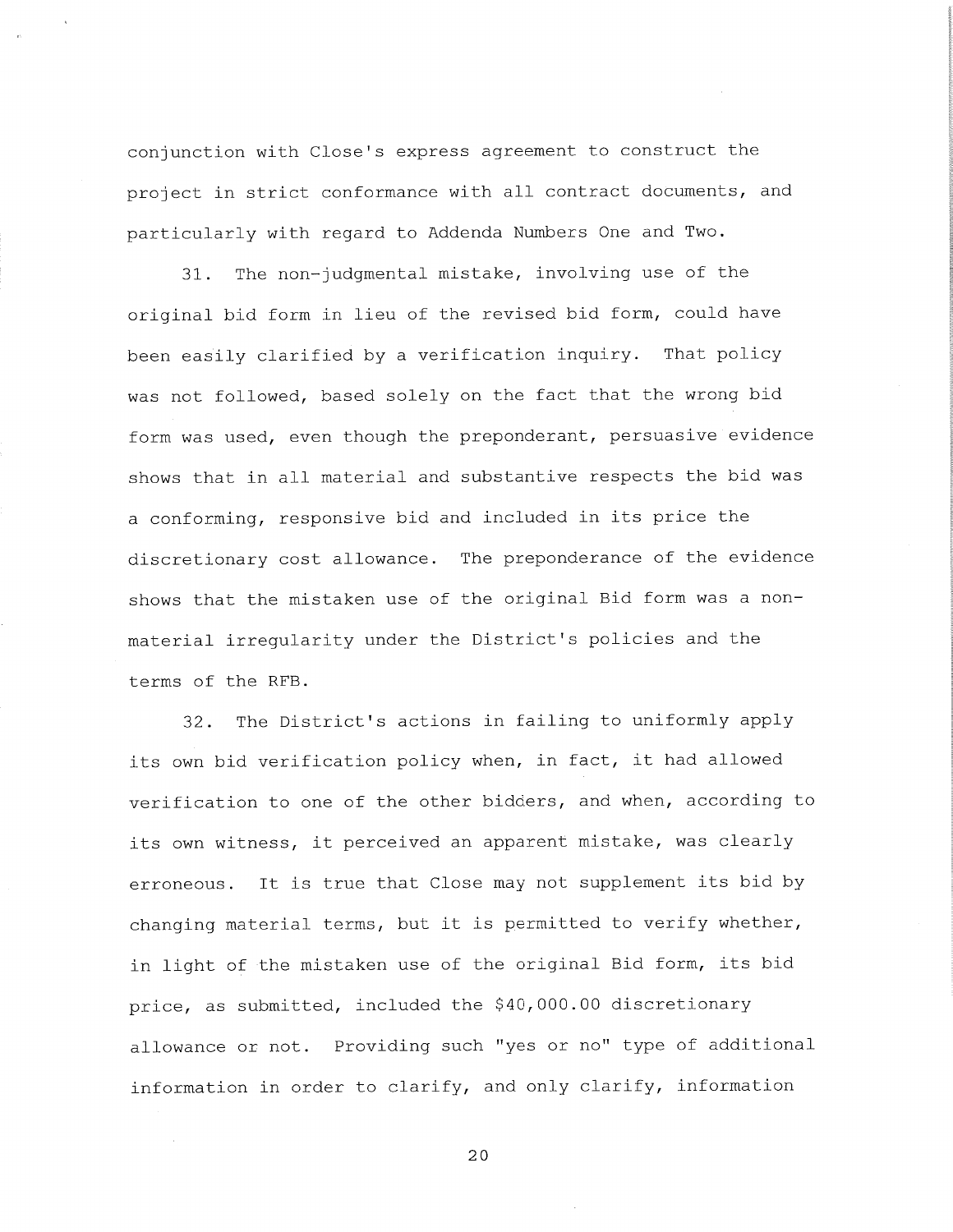already submitted in the bid, in response to an inquiry by the District does not constitute "supplementation" of the bid for purposes of Section  $120.57(3)(f)$ , Florida Statutes (2008). NCS Pearson, Inc. v. Dept of Education, <sup>2005</sup> WL 31776, at page <sup>18</sup> (DOAH, Feb. 8, 2005) .

33. Even without verification of the bid, the bid on its face agrees to compliance with all terms and specifications, including Addendum No. Two. It is thus determined that there is no material irregularity. The bid submitted by Close does not afford it any competitive advantage vis-a-vis the other bidders and it is responsive.

## CONCLUSIONS OF LAW

34. The Division of Administrative Hearings has jurisdiction of the subject matter of and the parties to this proceeding. §§ 120.569 and 120.57(1) and (3), Fla. Stat. (2009) .

35. Section 120.57(3) (f), Florida Statutes, provides in pertinent part as follows:

> . . . Unless otherwise provided by statute, the burden of proof shall rest with the party protesting the proposed agency action. In a competitive-procurement protest, other than a rejection of all bids, proposals, or replies, the Administrative Law Judge shall replies, the Administrative Law Judge shall<br>conduct a de novo proceeding to determine whether the agency proposed action is contrary to the agency's governing statutes, the agency's rules or policies, or the solicitation specifications. The standard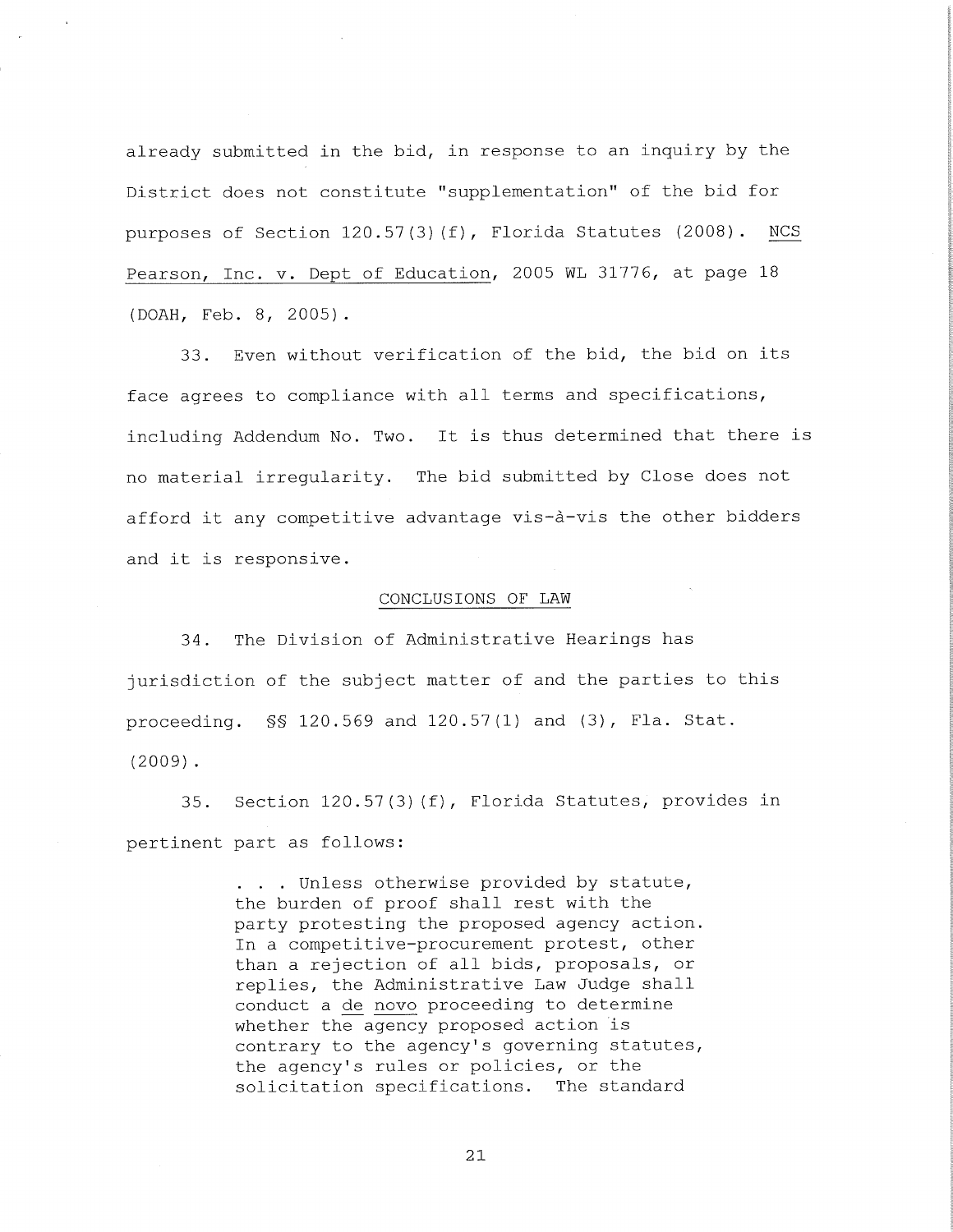of proof for such proceeding shall be whether the proposed agency action was clearly erroneous, contrary to competition, arbitrary, or capricious. . .

36. The Petitioner must therefore demonstrate that the agency's proposed action is contrary to governing statutes, the agency's rules or policies or the bid or proposal specifications. It must demonstrate that action by preponderant evidence. Dept. of Transportation v. J.W.C. Company, Inc., <sup>396</sup> So. 2d 778, 787 (Fla. 1st DCA 1981); State Contracting and Engineering Corp. v. Dept. of Transportation, <sup>709</sup> So. 2d 607, <sup>609</sup> (Fla. 1998) . Stated differently, in <sup>a</sup> de novo proceeding such as this, pursuant to the above-referenced statutory authority, it must be demonstrated by the Petitioner whether the agency erred in applying a governing principle of law, by virtue of its interpretation or application of its bid specifications or interpretation of the bidder's response thereto.

<sup>37</sup> . Whether an act is contrary to competition is determined by considering whether it offends the purpose of the competitive bidding statutes. "The purpose of the competitive bidding process is to secure fair competition on equal terms to all bidders by affording an opportunity for an exact comparison of bids." Harry Pepper and Associates, Inc. v. City of Cape Coral, <sup>352</sup> So. 2d <sup>1190</sup> (Fla. 2d DCA 1977) .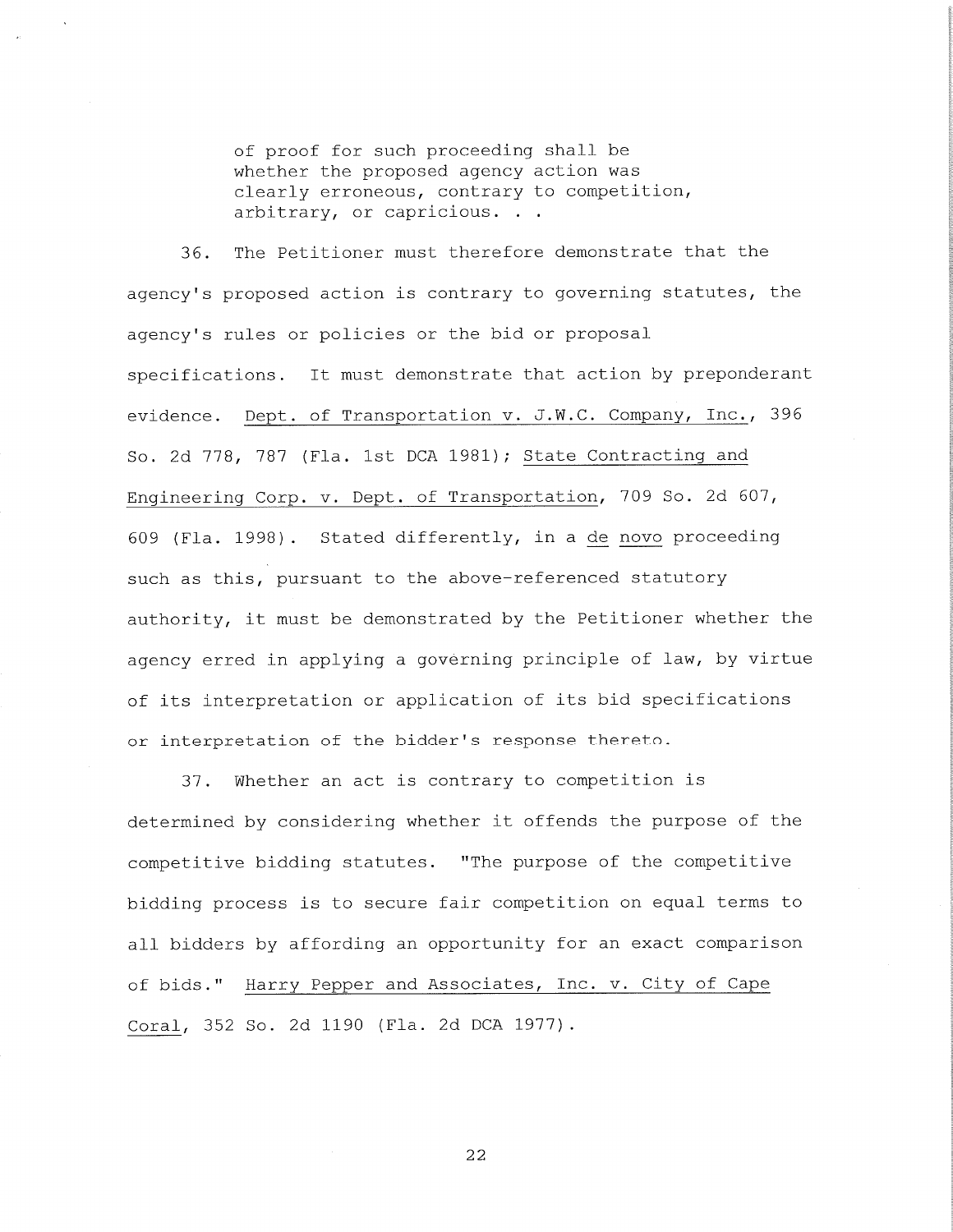38. Although Close mistakenly used the original Bid form rather than the revised form, the preponderant, persuasive evidence establishes that the deviation was a non-material one and could have been easily remedied by the District by use of its established bid-verification process. Even without the bid verification policy being employed by the District, in the "free-form" stage of this proceeding, the bid document submitted by Close itself showed that it had unequivocally agreed to comply with all specifications and requirements of the RFB and contract documents, including, particularly. Addendum No. Two. The assurance actually provided to the Agency by Close's bid response demonstrates that Close would be bound by its contract price, whether or not the relevant \$40,000.00 discretionary cost allowance was separately itemized. Under well-established contract principles, the Agency would have been able to protect itself against being charged such an amount, or portion thereof, over and above the proposed contract price submitted by Close.

39. The case of Intercontinental Properties v. DHRS, <sup>606</sup> So. 2d 380 (Fla. 3d DCA 1992), stands for the proposition that the disqualification of a low bidder for non-responsiveness, where the bid irregularity does not impart an unfair competitive advantage to that bidder, is not favored by the courts. In that case, the court reversed an Administrative Law Judge's finding of unresponsiveness on the part of a low bidder, and the court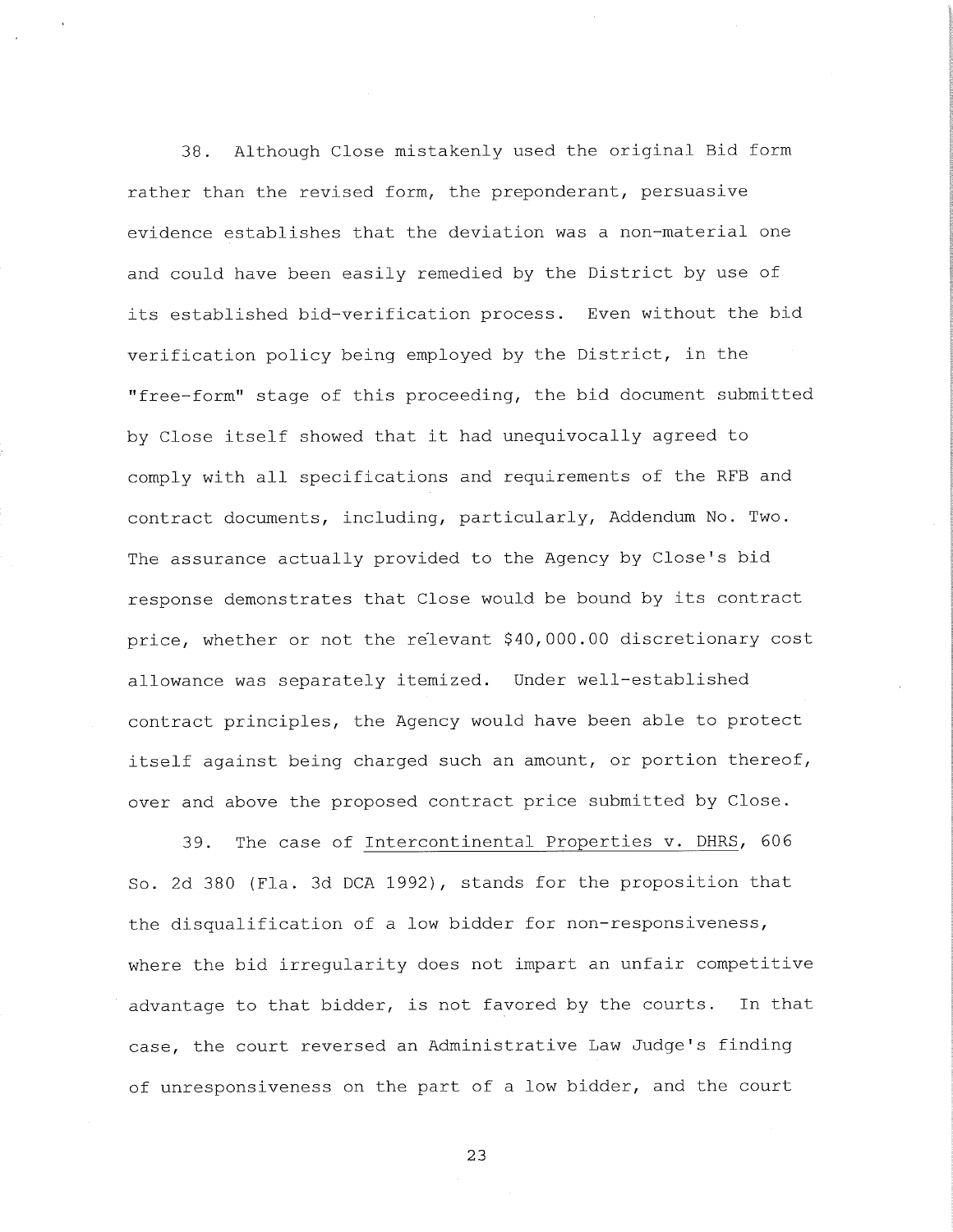discussed at length the well-known case of Liberty County v. Baxter's Asphalt and Concrete, Inc., 421 So. 2d <sup>505</sup> (Fla. 1982). The Intercontinental opinion contains an apt discussion of that Supreme Court decision regarding bid irregularities and principles of competitive bidding:

> <sup>A</sup> minor irregularity is a variation from the bid invitation or proposal terms and conditions which does not affect the price of the bid, or give the bidder an advantage or benefit not enjoyed by other bidders, or does not adversely impact the interest of the [agency] . . . [quoting from F.A.C. Rule  $10-13.012$ ]...

There is a very strong public interest in favor of saving tax dollars in awarding public contracts. There is no public interest, much less a substantial public interest, in disqualifying low bidders for interest, in disqualifying low bidders fo<br>technical deficiencies in form, where the<br>low bidder did not derive any unfair low bidder did not derive any unfair<br>competitive advantage by reason of the technical omission . . .

In either event, there is a strong public In either event, there is a strong public<br>policy in favor of awarding contracts to the policy in favor of awarding contracts<br>low bidder, and an equal strong public low bidder, and an equal strong public<br>policy against disqualifying the low bidder for technical deficiencies which do not confer an economic advantage on one bidder over another.

Id. at <sup>387</sup> (emphasis added) .

40. In the instant situation, Close is the low bidder by a substantial amount of \$146,615.00. The preponderant, persuasive evidence establishes that Close received and reviewed Addendum No. Two and incorporated the technical requirements of that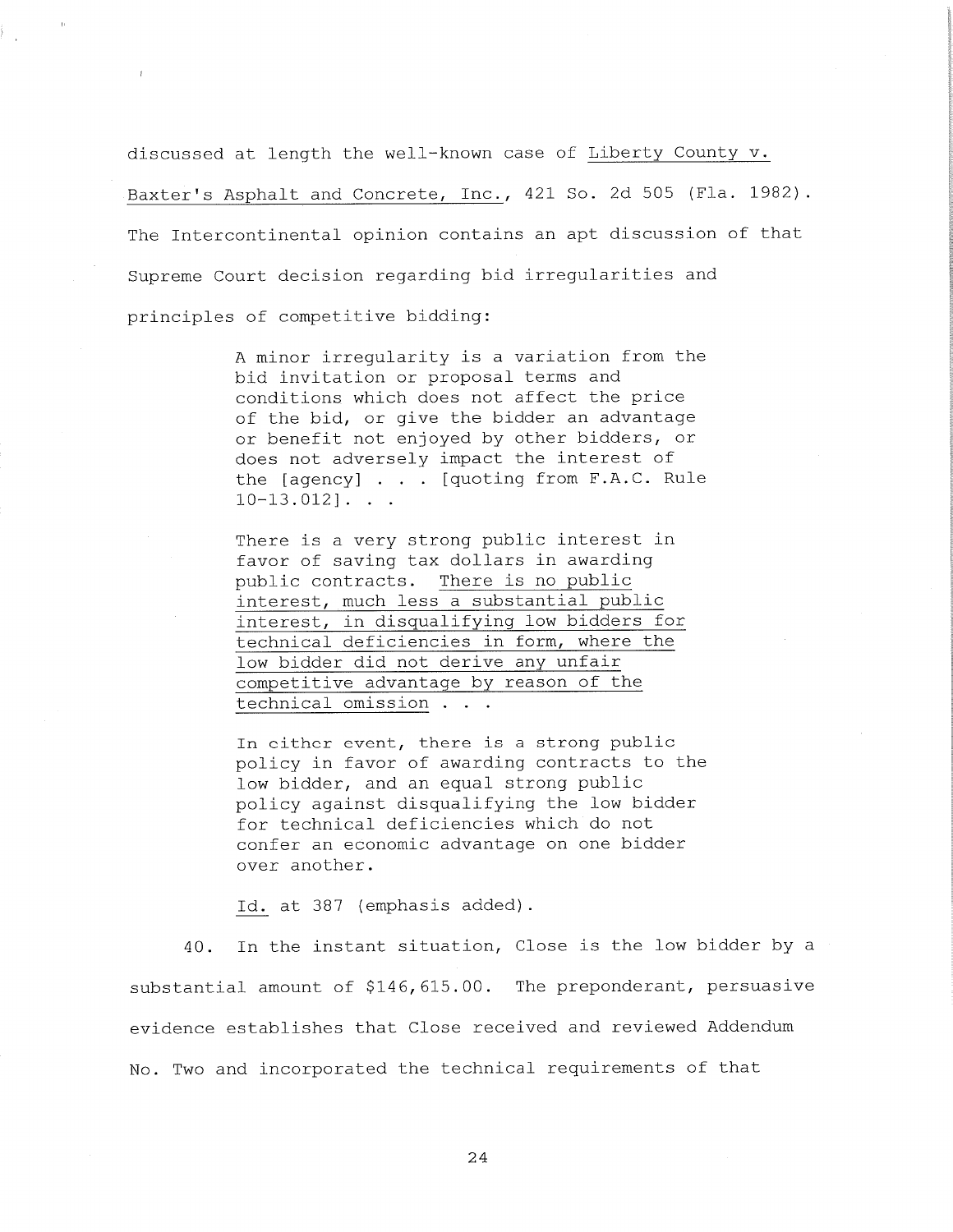addendum, including the \$40,000.00 discretionary cost allowance, into the development and submission of its bid. Close included that discretionary cost amount in the bid.

41. Close specifically agreed to the terms of Addenda Nos. One and Two, but during the final hearing, Mr. Reynolds, testifying for the District, indicated that he viewed Close's agreemen<sup>t</sup> in paragrap<sup>h</sup> one of its bid to be void, because an obsolete form was used. He acknowledged, however, that Cone and Graham, on the other hand, had submitted its bid using <sup>a</sup> portion of the revised form, but had actually signed the page from the original form, as did Close. Despite actually signing <sup>a</sup> portion of what Mr. Reynolds had described as an obsolete form, he nevertheless found that Cone and Graham's bid documents were responsive in his bid checklist. His position that Close's bid was unresponsive is thus intellectually inconsistent.

42. Close's bid mistake was a technical error that did not confer any competitive advantage to Close or undermine the common standards of competition. The irregularity did not alter the price of Close's bid and, in any event, the amount of the cost allowance (whether or not it was included in Close's bid price, which it was) was far less than the difference between Close's bid and Worth's bid. Therefore, even if, assuming arguendo. Close's bid did not include the \$40,000.00 allowance and, theoretically, it had to be added to Close's bid price,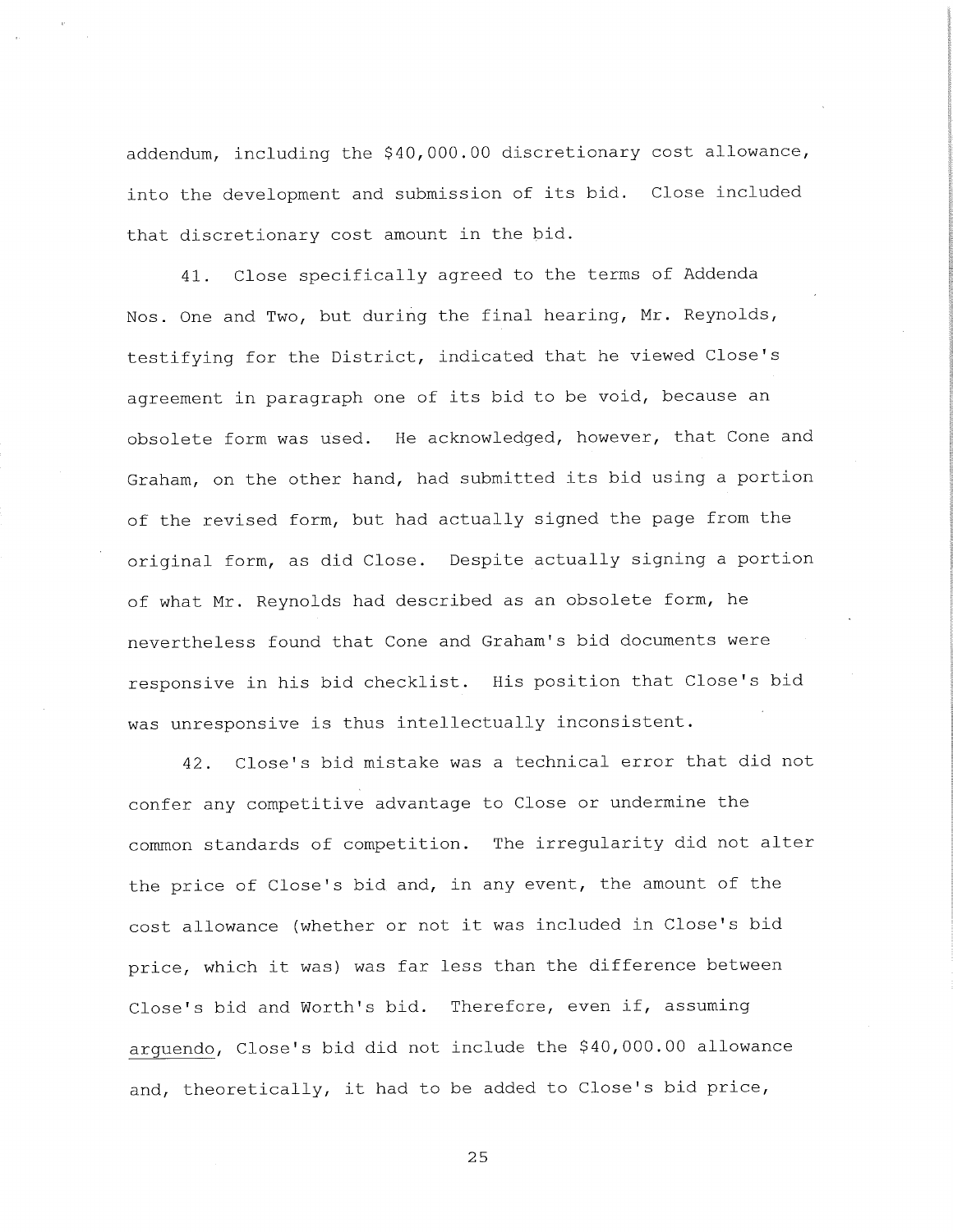Close's resulting bid price would still be \$106,615.00 less than Worth's bid, a not insignificant amount. Only if the amount of the discretionary cost allowance was greater, or at least approximately equal to the \$146,615.00 difference between Close's bid and Worth's bid, could Close's mistaken use of the original Bid form possibly alter the competitive positions of the two bidders, or any of the bidders in the procuremen<sup>t</sup> for that matter. See, e.g., Warren Building Company, Inc. v. Dept. of Military Affairs, at page 8-9 Case No. 08-2369BID (DOAH, Aug. 20, 2008) . The relative competitive positions of the bidders are simply too far apart to have been altered by the cost allowance factor.

43. The irregularity in Close's bid did not give it the ability to "look back" to the comparative bids of the other bidders and somehow then alter its bid to its advantage. The notion that Close's mistake conferred upon it the right to supplement its bid and "add" \$40,000.00 to its price after the bids are unsealed is entirely unsupported by any persuasive evidence. According to un-refuted evidence, the bid included the allowance. The only inquiry that would need to be made of Close would be whether it could confirm or deny whether the allowance was included, upon <sup>a</sup> proper verification request by the District. No party to this matter, including Close, has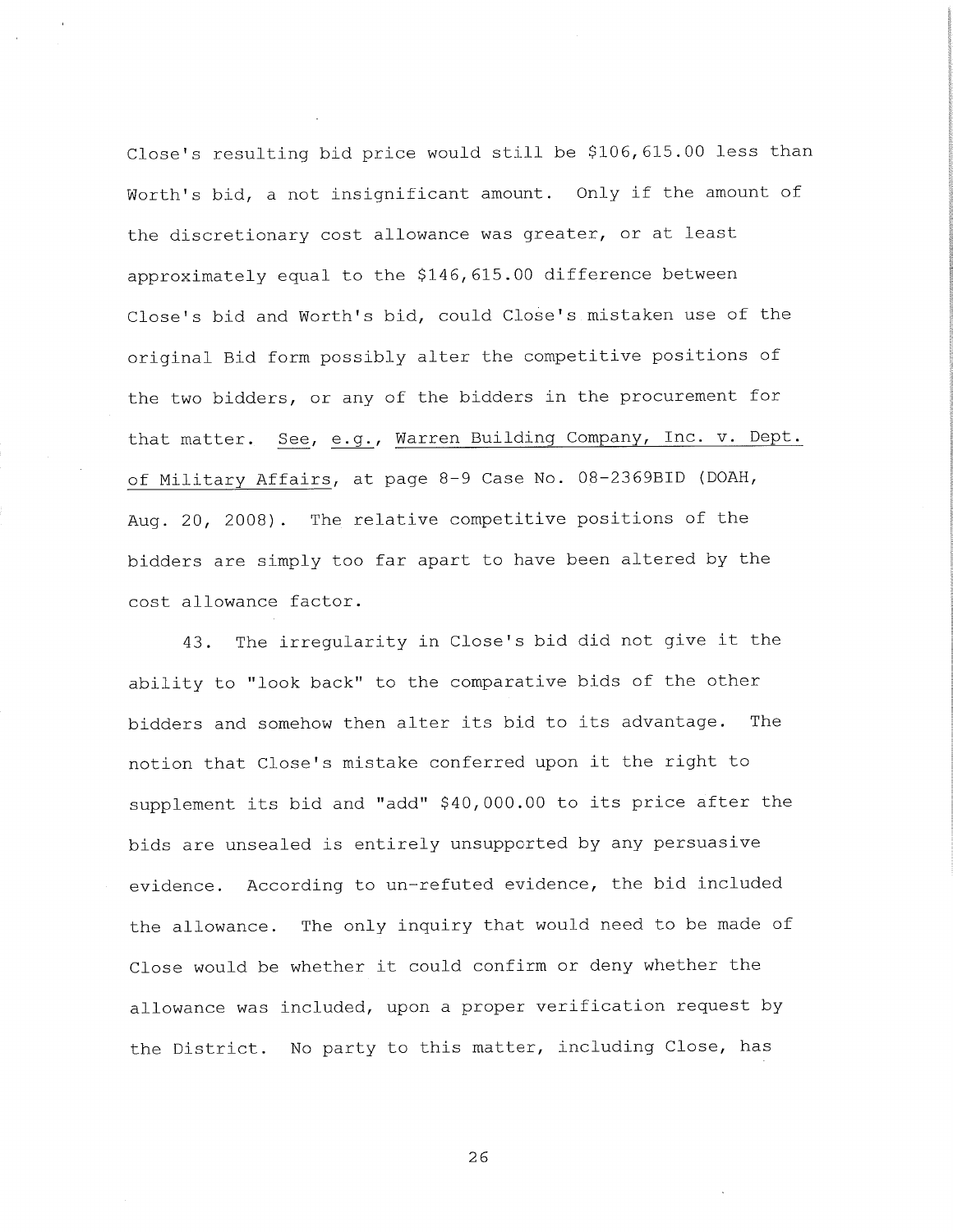ever suggested that it should be permitted to alter its bid price through the Agency verification process.

44. In like vein, Close could gain no competitive, economic advantage by having the ability to withdraw its bid without penalty, through use of the obsolete form in its bid submission, as the Respondent District suggests. It is difficult to fathom how Close could gain any competitive advantage over another bidder by acting to withdraw its bid and thus deny itself the work represented by the ultimate contract in this procurement. The public bidding laws are designed to prevent a firm from gaining a competitive advantage over other vendors or bidders in seeking to obtain the subject work, not in depriving itself of the work. Moreover, this purported fear by the Agency does not appear significant in the face of the fact that it allowed another bidder this purported advantage of withdrawing its bid without penalty.

45. Close's use of the original bid form was clearly <sup>a</sup> non- judgmental mistake, as identified and defined in the Agency's Procurement Manual. The mistake was apparent on the face of the bid, which not only expressly identified and agreed to the terms of both addenda, but which must be construed by the District as if all addenda are received and acknowledged by the bidder, in submitting its bid.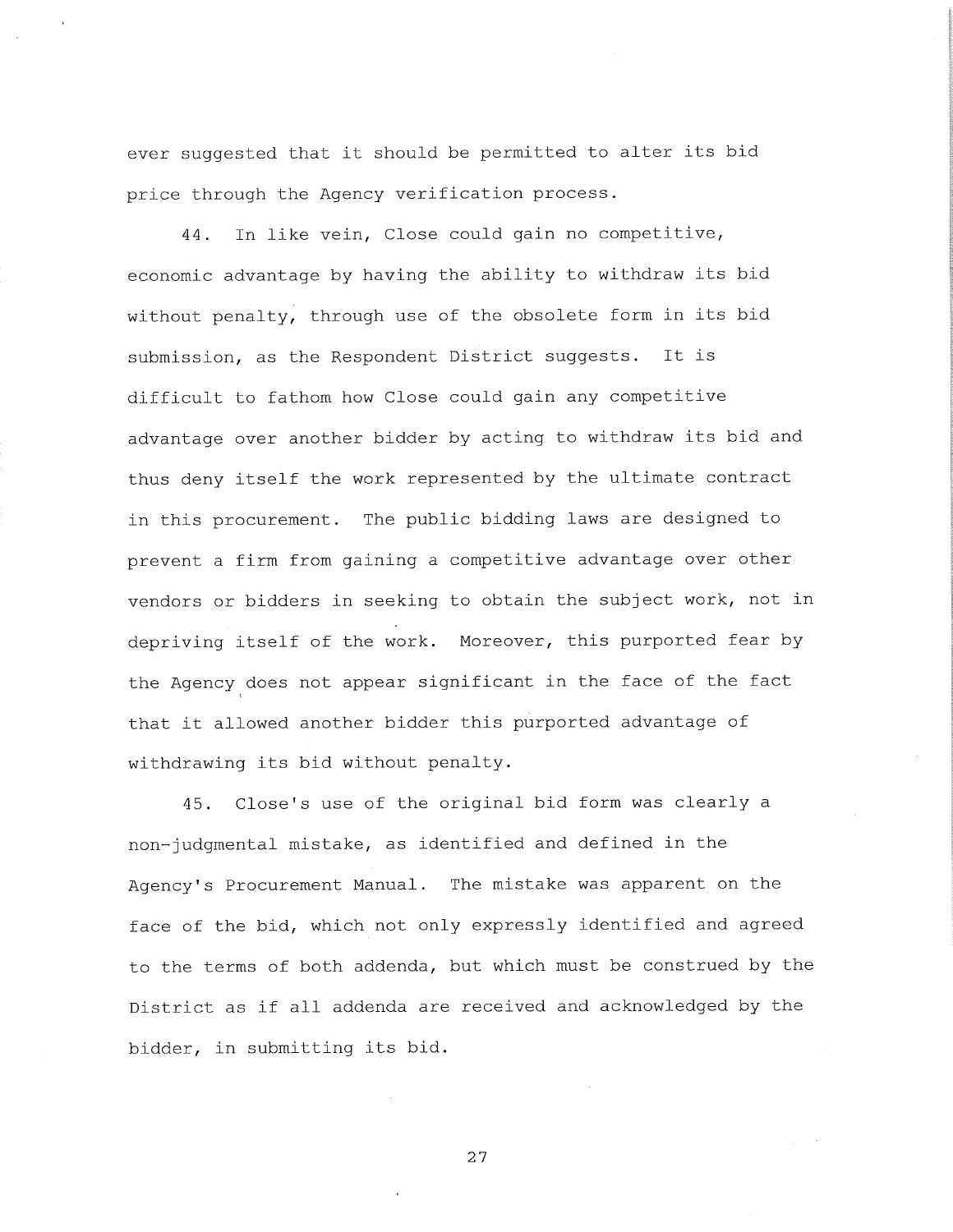46. The District did not follow the clear terms of Article 19.03 of the RFB in construing the bid. This is especially the case in light of the express agreemen<sup>t</sup> to comply with Addendum No. Two contained in Close's submittal. The District did not follow its own policies contained in Chapter <sup>5</sup> of its Procurement Manual and exercise the opportunity to verify Close's bid as to the obvious mistake, and afford an opportunity to correct that non-judgmental mistake. That mistake and the simple verification question of whether the bid price included the discretionary cost allowance, would not have affected the price of Close's bid nor Close's relative competitive position vis-a-vis any other bidders, by conferring it any competitive advantage. <sup>A</sup> simple yes or no question and answer procedure would have sufficed.

47. Contrary to the testimony of the District's witnesses, the Procurement Manual expressly permits a bidder to furnish additional information to support verification of its bid in the face of a mistake. As stated above, another bidder was indeed given this opportunity. Under that policy, the bidder is not allowed to alter or supplement its bid and there was no effort or intent to do so. If the simple opportunity to clarify the mistake and verify the bid had been taken, this proceeding might have been unnecessary.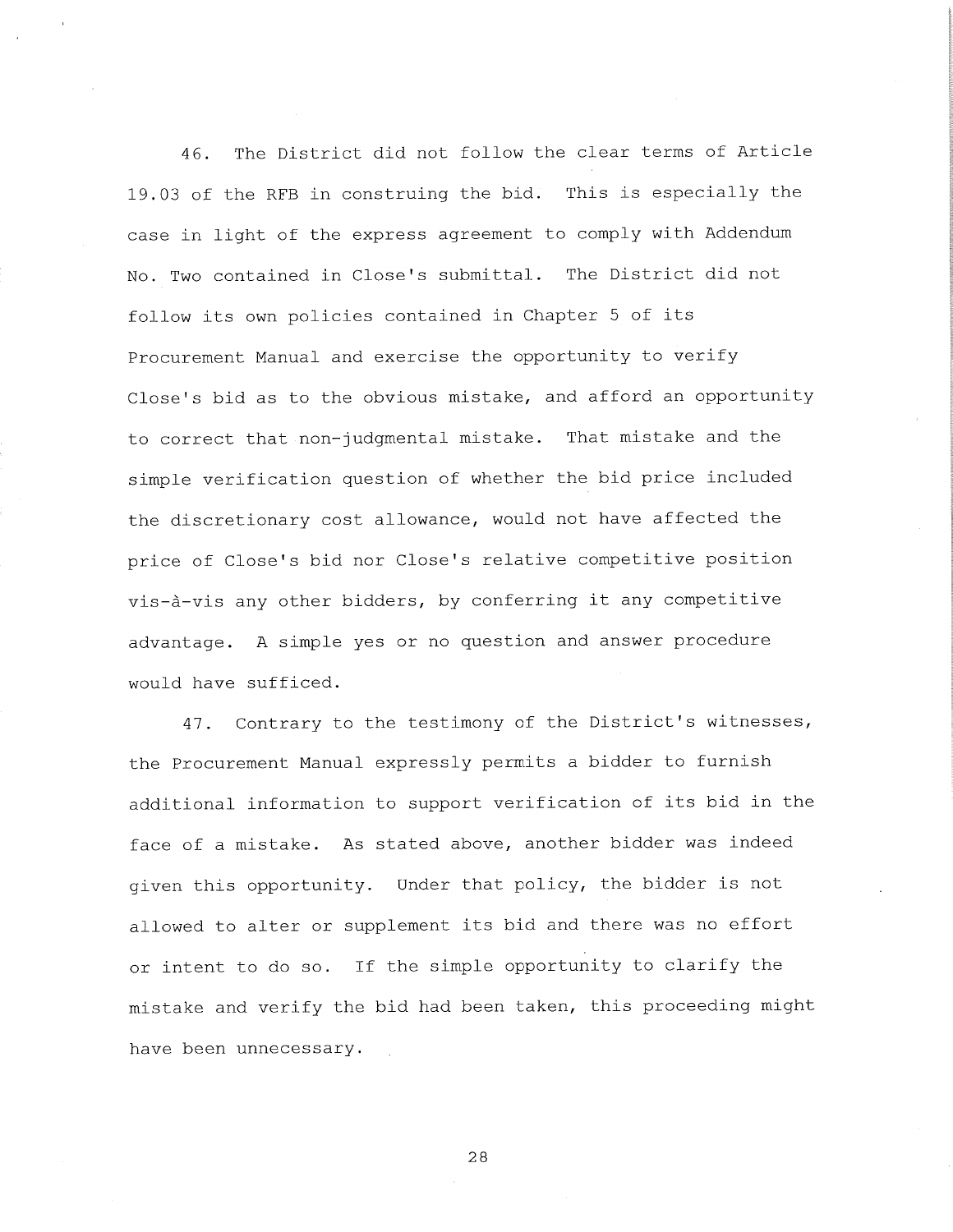48. In summary, after conduct of this de novo proceeding, the preponderant, persuasive evidence shows that, if the District's position and action persisted through final order, it would be clearly erroneous by its failure to apply the interpretive presumptions in Article 19.03 of the RFB and in failing to apply the bid verification process as delineated above. That would also be the case if it made a legal determination that, although the Petitioner agreed to all terms of all bid documents, including Addendum No. Two, that as to the cost allowance matter and the use of the original bid form, the bid was non-responsive. By allowing Cone and Graham to submit additional information after the bids were opened, in its verification process, and ultimately allowing it to withdraw its bid without sacrificing its bid bond, while denying such an opportunity to Close, under the above-found circumstances, the District would be acting arbitrarily. It would also be acting in a manner "contrary to competition" by allowing such <sup>a</sup> technical mistake, which did not affect the price of Close's bid, to result in denying the work to a bidder which was a substantial amount cheaper, by \$146,615.00, than the price proposed by the bidder initially chosen by the Agency.

49. Thus Close has established by preponderant, persuasive evidence that the District's proposed award to Worth would be clearly erroneous, contrary to competition, and arbitrary, as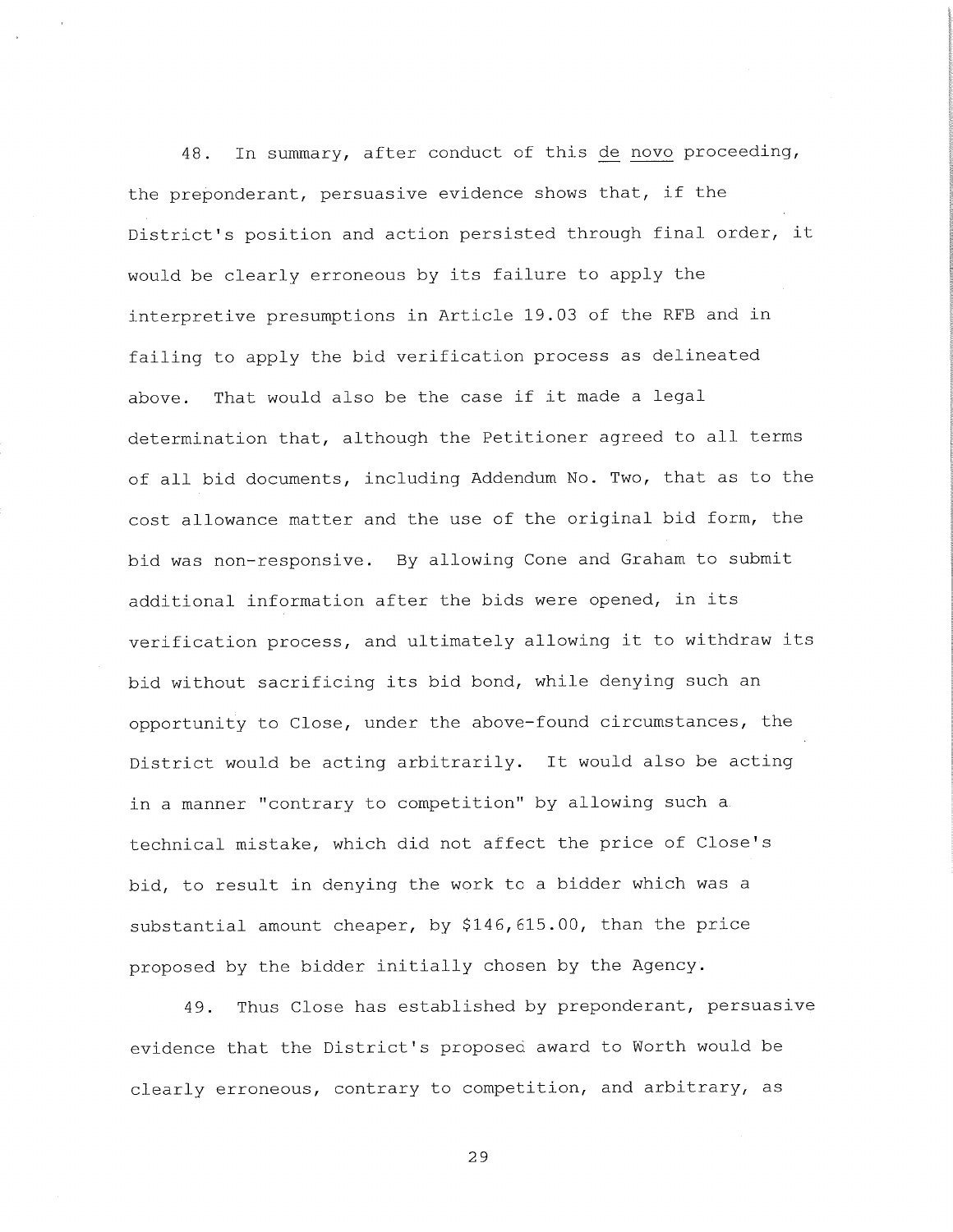those terms are defined herein and in the decisional law cited by the parties. The bid submitted by Close was thus responsive, responsible, and was the lowest bid of the remaining bidders.

# RECOMMENDATION

Having considered the foregoing Findings of Fact, conclusions of law, the evidence of record, the candor and demeanor of the witnesses, and the pleadings and arguments of the parties, it is, therefore,

RECOMMENDED that a Final Order be entered by the South Florida Water Management District, awarding the subject contract for RFB 6000000262 to the Petitioner herein. Close Construction, Inc .

DONE AND ENTERED this 5th day of January, 2010, in Tallahassee, Leon County, Florida.

P. Michael Rug

P. MICHAEL RUFF Administrative Law Judge Division of Administrative Hearings The DeSoto Building 1230 Apalachee Parkway Tallahassee, Florida 32399-3060 (850) 488-9675 Fax Filing (850) 921-6847 www . doah . state . f1 . us

Filed with the Clerk of the Division of Administrative Hearings this 5th day of January, 2010.